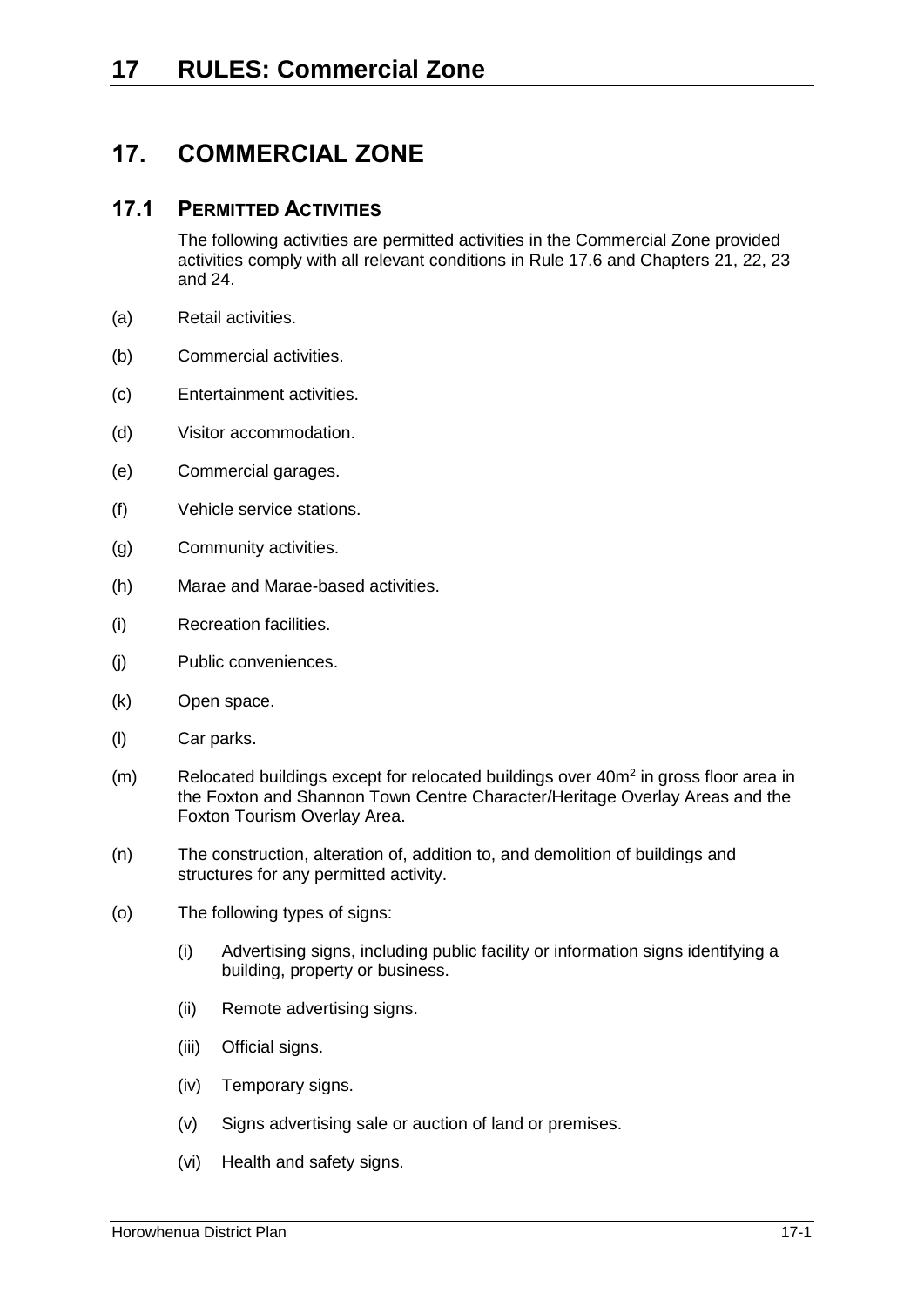- <span id="page-1-0"></span>(p) The following network utilities and energy activities:
	- (i) The construction, operation, maintenance and upgrading of network utilities.
	- (ii) Domestic scale renewable energy devices.
- (q) Within the Flood Hazard Overlay Areas only the following activities:
	- (i) Soil conservation, erosion protection, river control or flood protection works undertaken by, or on behalf of, Horizons Regional Council.
	- (ii) Maintenance or minor upgrading of existing network utilities.
	- (iii) Installation of underground network utilities.
	- (iv) New above ground lines including support poles.
	- (v) New network utility masts.
	- (vi) New network utility cabinets/buildings.

Notes:

- For the definitions of 'maintenance' and 'minor upgrading' refer to Rules 22.1.10(a) and (c) in relation to existing network utilities.
- Refer to rules in Horizons Regional Council's One Plan relating to activities in the bed of lakes and rivers, for land adjacent to rivers, all land use activities in the coastal marine area, coastal foredunes, areas with flood control and drainage schemes, and erosion protection works that cross or adjoin mean high water springs.
- (r) Within Foxton Beach, Waitarere Beach and Manakau, residential activities.
- (s) Within the Levin, Foxton and Shannon Pedestrian Overlay Areas, residential activities above ground floor.
- (t) Within the Foxton and Shannon Town Centre Character/Heritage Overlay Areas, the redevelopment, alteration, and repair of existing buildings which do not change the external building form (floor area and height) of the existing building.
- (u) Within the Foxton and Shannon Town Centre Character/Heritage Overlay Areas, the total or partial demolition or removal of buildings and structures (where not listed in Schedule 2 - Historic Heritage).
- (v) Where a building or structure is listed in Schedule 2 Historic Heritage, the following are permitted activities:
	- (i) The maintenance, redecoration and repair of the interior and exterior of a Group 1 or 2 building or structure.
	- (ii) Internal alteration of a Group 2 building.
- (w) Where a site is listed in Schedule 2 Historic Heritage, the following are permitted activities: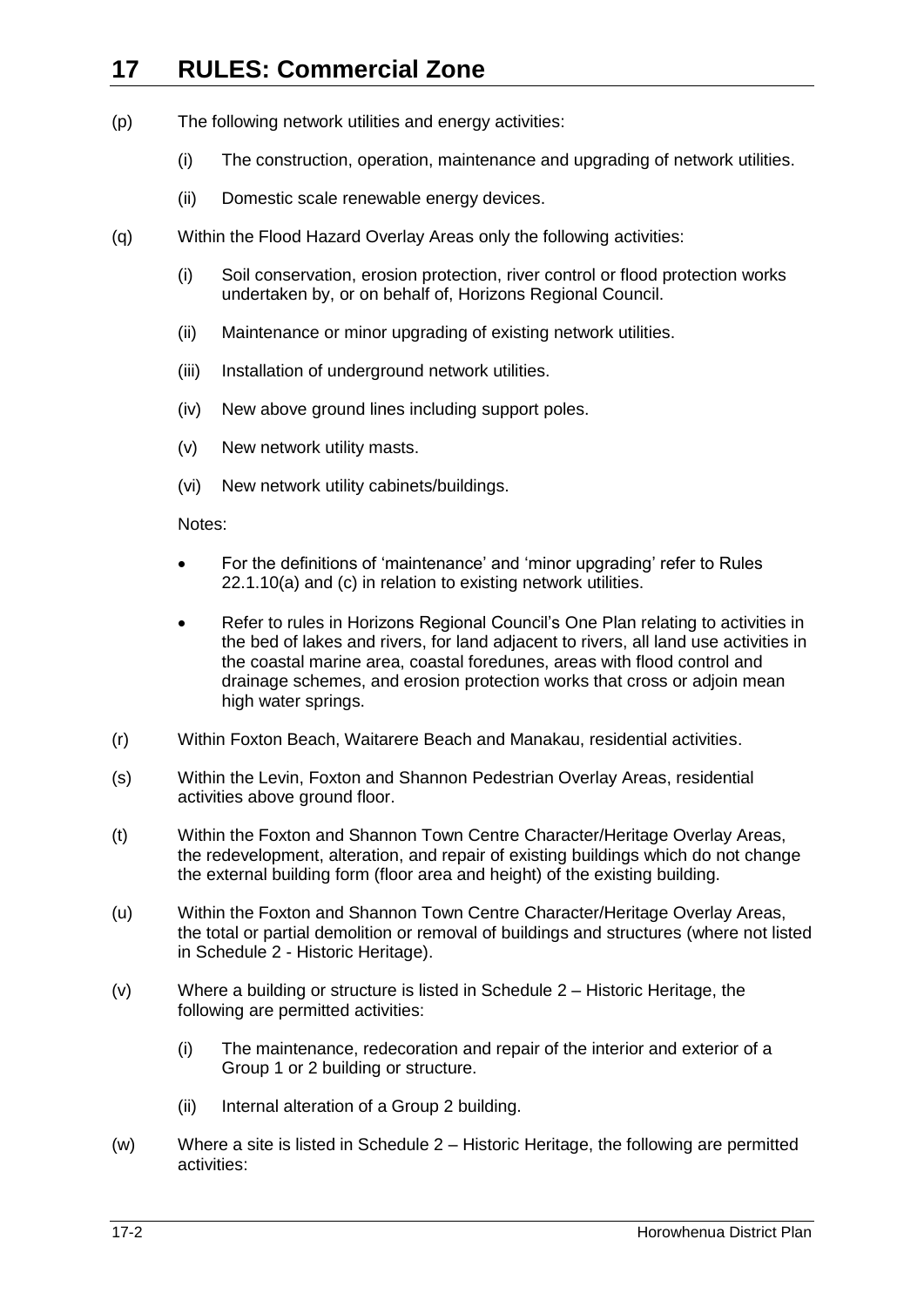- (i) Maintenance and repair of existing lawns, gardens, structures (including fences), buildings and signage on any site.
- (ii) Removal of vegetation on any site.
- (x) Where a tree is listed in Schedule 3 Notable Trees the following are permitted activities:
	- (i) The removal or partial removal of a Notable Tree.
	- (ii) Any activities within the drip line of a Notable Tree.
	- (iii) Any trimming and maintenance of a Notable Tree.

*Note: The above activities must comply with all Conditions for Permitted Activities specified in Rule [17.6.23.](#page-13-0)*

- (y) Temporary activities.
- (z) Temporary military training activities.
- (aa) Earthworks (Refer to Rule [17.4\(h\)\(v\)](#page-5-1) Earthworks within the heritage setting of a Group 1 or 2 building or structure and Rule [17.4\(i\)\(ii\)](#page-5-2) Earthworks within a site that is listed in Schedule 2 - Historic Heritage).
- (bb) Soil conservation, erosion protection, river control or flood protection works undertaken by, or on behalf of Horizons Regional Council.

National Environmental Standards:

- For any activities on contaminated or potentially contaminated land, refer to the National Environmental Standard for Assessing and Managing Contaminants in Soil to Protect Human Health) Regulations 2011.
- For any Telecommunication or Radiocommunication facilities / activities that are located within a legal road reserve, refer to the Resource Management (National Environmental Standard for Telecommunications Facilities) Regulations 2008.
- For any activities involving the operation, maintenance, upgrading, relocation, or removal of an existing transmission line that is part of the national grid, as defined in the regulation, refer to the National Environmental Standards for Electricity Transmission Activities Regulations 2009. The regulations contain a separate code of rules for those activities listed. Except as provided for by the regulation, no rules in this District Plan apply to such activities.

## **17.2 CONTROLLED ACTIVITIES**

The following activities shall be controlled activities in the Commercial Zone provided activities comply with all relevant conditions in Rule [17.7](#page-18-0) and Chapters 21, 22, 23 and 24. Refer to Rule [17.7](#page-18-0) for matters of control and conditions.

<span id="page-2-0"></span>(a) Any subdivision of land. (Refer Rule [17.7.1\)](#page-18-1).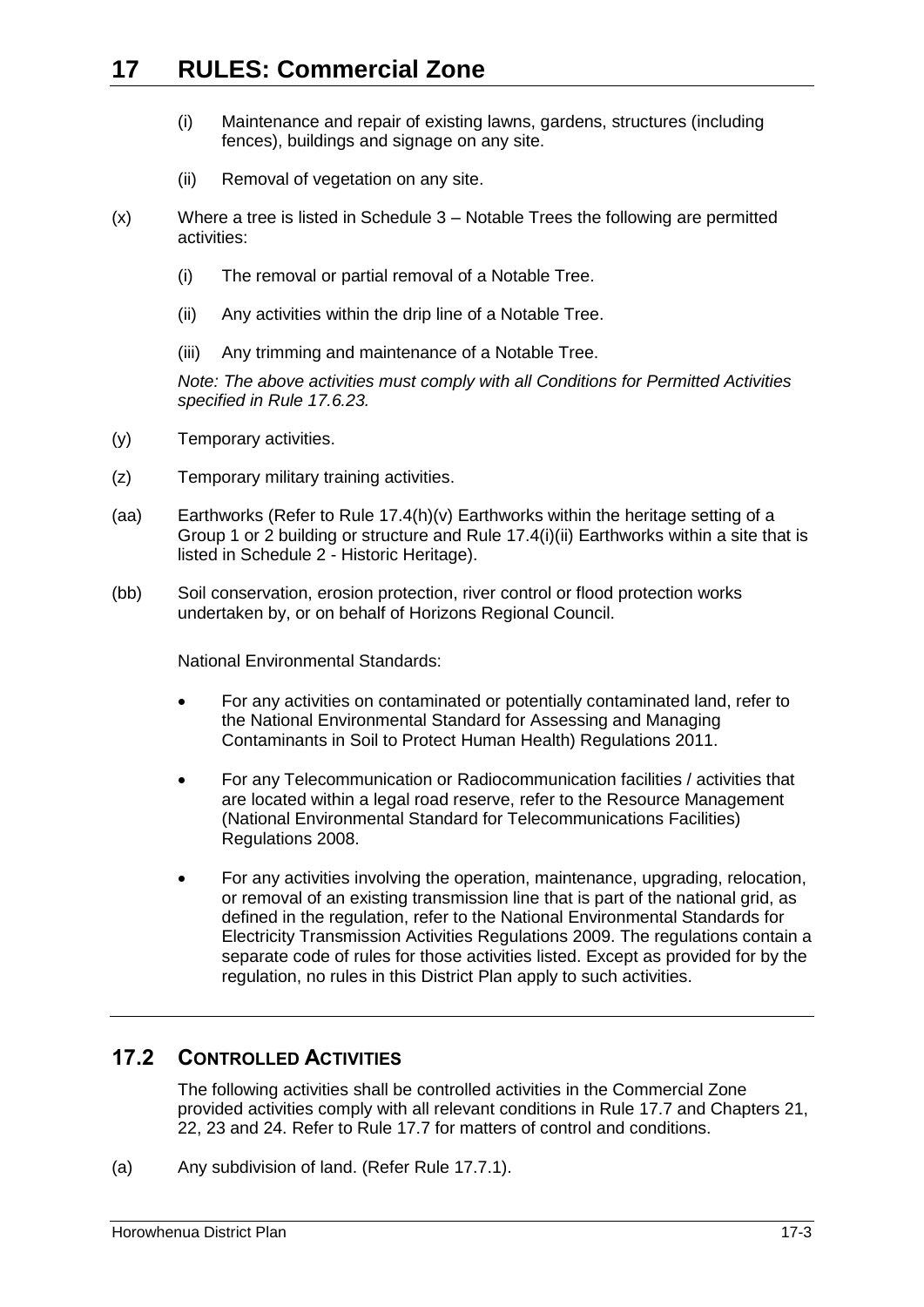- <span id="page-3-0"></span>(b) Any boundary adjustment subdivision within the Flood Hazard Overlay Areas. (Refer Rule [17.7.2\)](#page-19-0)
- <span id="page-3-1"></span>(c) The placement of any non-residential relocated building and/or relocated accessory building over 40m<sup>2</sup> in gross floor area on any site. (Refer Rule [17.7.3\)](#page-19-1)

Except

Relocated buildings over 40m<sup>2</sup> in gross floor area in the Foxton and Shannon Town Centre Character/Heritage Overlay Areas and the Foxton Tourism Overlay Area.

- <span id="page-3-2"></span>(d) Earthquake strengthening of any Group 2 building listed in Schedule 2 - Historic Heritage. (Refer Rule [17.7.4\)](#page-20-0)
- <span id="page-3-3"></span>(e) Any temporary filming activity that does not comply with the permitted activity duration condition in Rule [17.6.25\(b\)\(i\).](#page-15-0) (Refer Rule [17.7.5\)](#page-20-1)
- <span id="page-3-4"></span>(f) Any temporary military training activity that does not comply with the permitted activity conditions in Rule [17.6.26.](#page-15-1) (Refer Rule [17.7.6\)](#page-21-0)

# **17.3 RESTRICTED DISCRETIONARY ACTIVITIES**

The following activities shall be restricted discretionary activities in the Commercial Zone provided activities comply with all relevant conditions in Rule [17.6.](#page-5-0) Refer to Rule [17.8](#page-21-1) for matters of discretion and conditions.

- <span id="page-3-5"></span>(a) Any permitted activity which does not comply with any conditions in Rule [17.6](#page-5-0) or Chapters 21, 22, 23 and 24. (Refer Rule [17.8.1\)](#page-22-0)
- <span id="page-3-6"></span>(b) Any controlled activity which fails to comply with any controlled activity condition in Rule [17.7](#page-18-0) and Chapter 21, 22, 23 and 24 of this District Plan shall be a restricted discretionary activity. (Refer Rule [17.8.2\)](#page-22-1)
- <span id="page-3-9"></span><span id="page-3-8"></span><span id="page-3-7"></span>(c) Within the Foxton and Shannon Town Centre Character/Heritage Overlay Areas and the Foxton Tourism Overlay Area the following activities:
	- (i) The development of new buildings (Refer Rule [17.8.3\)](#page-22-2)
	- (ii) Any external additions and alterations to existing buildings that do not comply with the permitted activity conditions. (Refer Rule [17.8.3\)](#page-22-2)
	- (iii) The placement of any relocated building over  $40m<sup>2</sup>$  in gross floor area. (Refer Rule [17.8.3\)](#page-22-2)

<span id="page-3-10"></span>*Advice Note: Any relocated building over 40m<sup>2</sup> in gross floor area within Levin, Foxton and Shannon Pedestrian Overlay Areas may also require consent for residential activities at ground floor level.*

- <span id="page-3-11"></span>(d) Supermarkets with a gross floor area exceeding 3,000m² within a Large Format Retail Overlay Area. (Refer Rule [17.8.4\)](#page-23-0)
- <span id="page-3-12"></span>(e) Within a Flood Hazard Overlay Area, any permitted activity that does not comply with the permitted activity conditions in Rule [17.6.22.](#page-13-1) (Refer Rule [17.8.5\)](#page-23-1)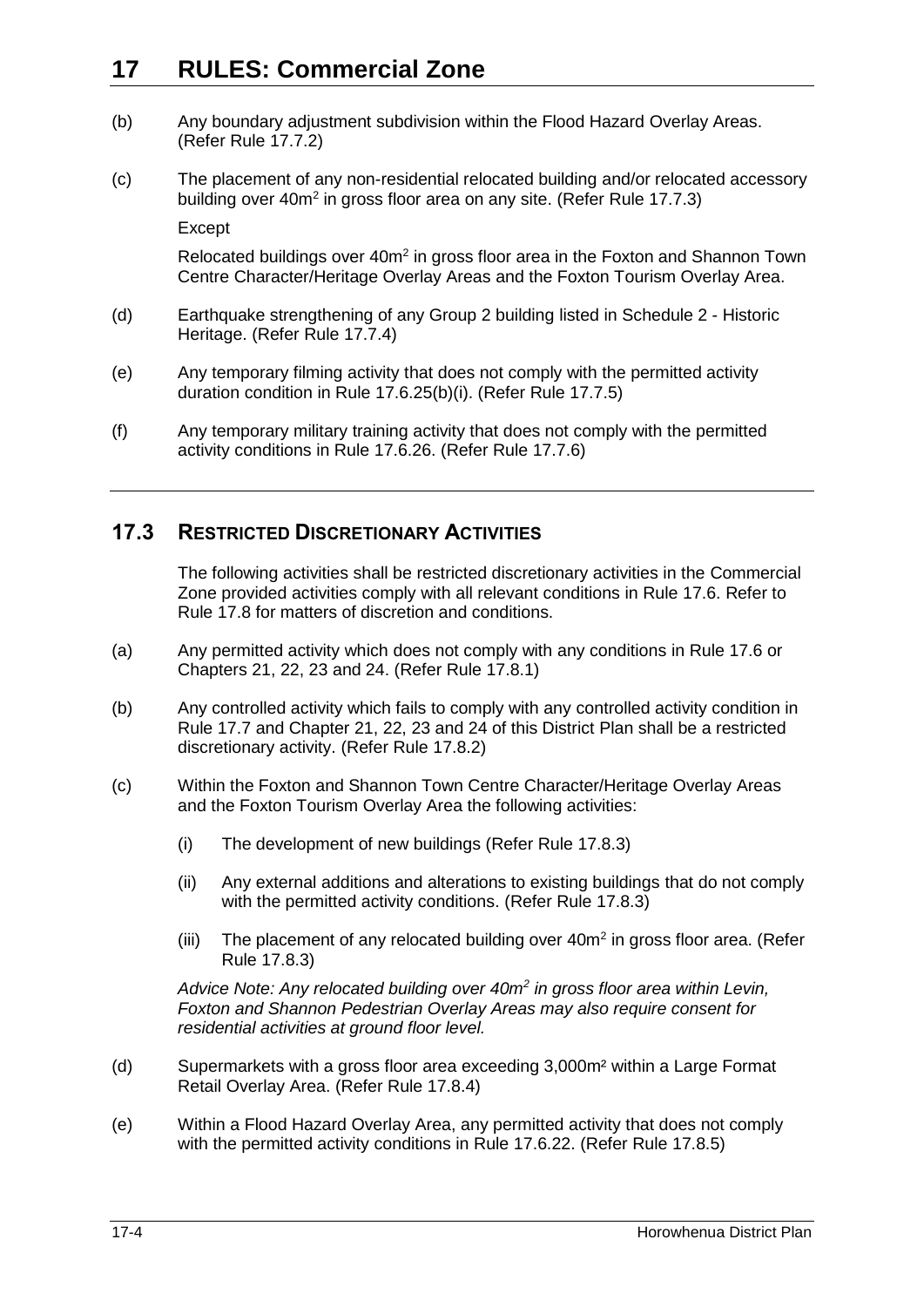- <span id="page-4-0"></span>(f) Earthquake strengthening of any Group 1 building listed in Schedule 2 - Historic Heritage. (Refer Rule [17.8.6\)](#page-24-0)
- <span id="page-4-1"></span>(g) Any signs attached to, or within the heritage setting of, a building, structure or site listed in Schedule 2 – Historic Heritage that do not comply with the relevant permitted activity conditions. (Refer Rule [17.8.7\)](#page-24-1)
- (h) Outside the Foxton and Shannon Town Centre Character/ Heritage Overlay Areas and the Foxton Tourism Overlay Area the placement of any residential relocated building over 40m<sup>2</sup> in gross floor area that does not comply with the conditions in rule [17.6.27\(b\)](#page-17-0) (Refer Rule [17.8.9\)](#page-25-0)

*Advice Note: Any relocated building over 40m<sup>2</sup> in gross floor area within Levin, Foxton and Shannon Pedestrian Overlay Areas may also require consent for residential activities at ground floor level.*

Note: Refer to Chapter 25 for Assessment Criteria as a guide for preparing an assessment of environmental effects to accompany a resource consent application for any of the above activities.

## **17.4 DISCRETIONARY ACTIVITIES**

The following activities shall be discretionary activities in the Commercial Zone:

- (a) Any activity that is not a permitted, controlled, restricted discretionary or noncomplying activity is a discretionary activity.
- (b) Retail activity with a gross floor area exceeding 1,000m<sup>2</sup> outside of a Large Format Retail Overlay Area.
- (c) Retail activity (excluding supermarkets) with a gross floor area exceeding  $3,000m^2$ within a Large Format Retail Overlay Area.
- (d) Within Levin, Foxton and Shannon Pedestrian Overlay Areas, any residential activities at ground floor level.
- (e) Within a Pedestrian Overlay Area:
	- (i) Vehicle service stations
	- (ii) Commercial garages
- (f) Lines and support structures (including towers, masts and poles) for conveying electricity at a voltage exceeding 110kV.
- (g) Any activity within the Flood Hazard Overlay Area that is not listed as a permitted or restricted discretionary activity, including but not limited to the following:
	- (i) Any erection, placement, alteration of, or addition to, any habitable building or structure.
	- (ii) Any new network utilities (except installation of underground network utilities, above ground lines, network utility masts, and network utility cabinets/buildings which are a permitted activity under Rule [17.1\(p\)](#page-1-0)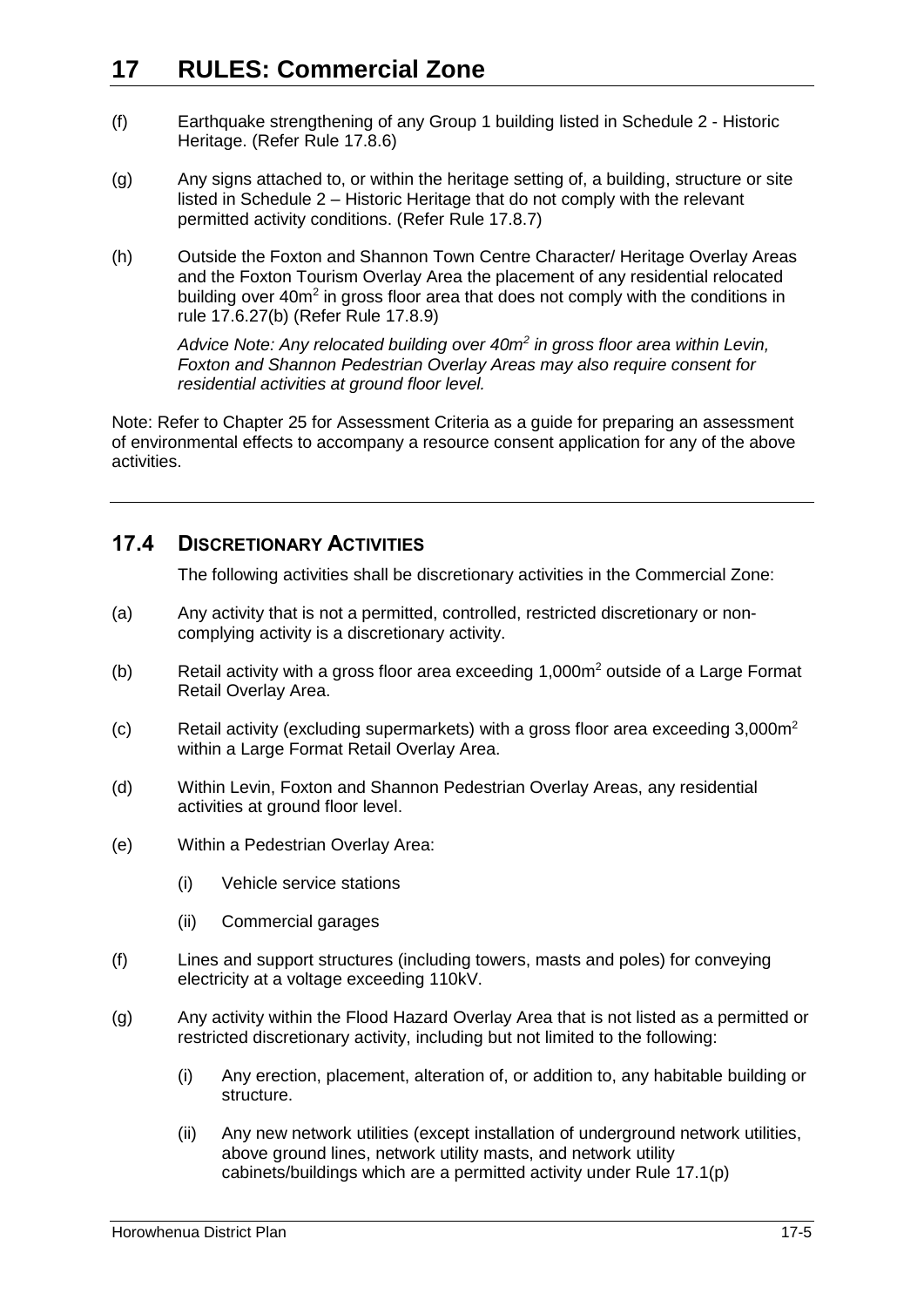- (iii) Any subdivision of land (except for boundary adjustments which are a controlled activity under Rule [17.2\(b\)\)](#page-3-0).
- (iv) Any activity involving storage of hazardous substances.
- (v) Visitor accommodation.
- (h) Where a building or structure is listed in Schedule 2 Historic Heritage the following are discretionary activities:
	- (i) Alteration to, or relocation of, a Group 1 or 2 building or structure.
	- (ii) Demolition of a Group 2 building or structure.
	- (iii) Subdivision within the heritage setting of a Group 1 or 2 building or structure.
	- (iv) New building or additions to an unlisted building located within the heritage setting of a Group 1 or 2 building or structure.
	- (v) Earthworks within the heritage setting of a Group 1 or 2 building or structure.
- <span id="page-5-1"></span>(i) Where a site is listed in Schedule 2 – Historic Heritage, the following are discretionary activities:
	- (i) New building or the extension of the footprint of an existing building or structure on a site.
	- (ii) Earthworks.
	- (iii) Subdivision of land.
- <span id="page-5-2"></span>(j) Any permitted work to a listed tree in Schedule 3 - Notable Trees, or any activity within the drip line of a listed Notable Tree, that does not comply with the permitted activity conditions in Rule [17.6.23.](#page-13-0)

# **17.5 NON-COMPLYING ACTIVITIES**

The following activities shall be non-complying activities in the Commercial Zone:

(a) Demolition or destruction of a Group 1 building or a site listed in Schedule 2 – Historic Heritage.

## <span id="page-5-0"></span>**17.6 CONDITIONS FOR PERMITTED ACTIVITIES**

The following conditions shall apply to all permitted activities:

#### <span id="page-5-3"></span>**17.6.1 Maximum Building Height**

(a) Within the Pedestrian Overlay Area in Levin, no part of any building shall exceed a height of 15 metres.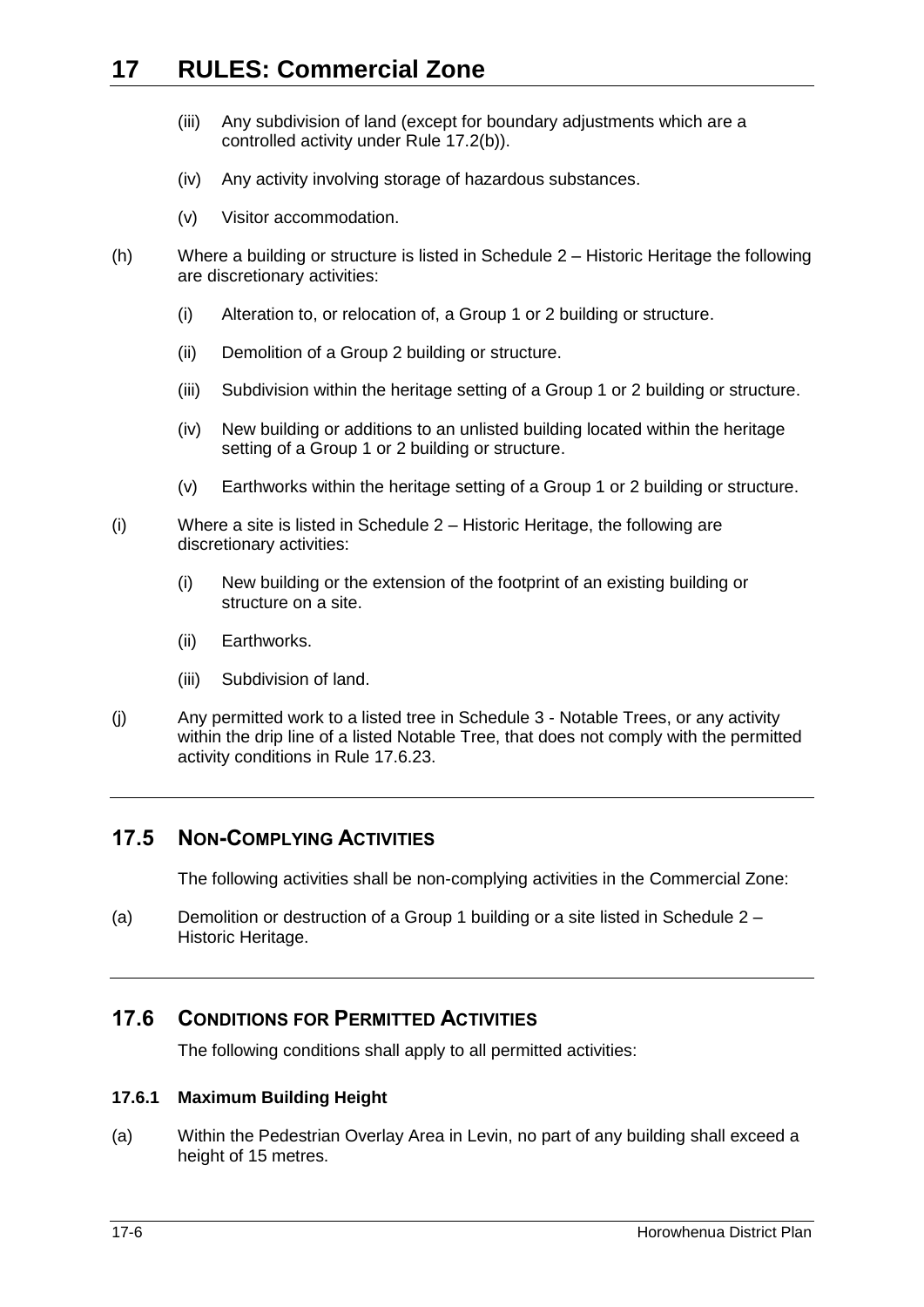- (b) Within the Pedestrian Overlay Area in all other towns, no part of any building shall exceed a height of 8.5 metres.
- (c) Outside of the Pedestrian Overlay Area in all towns, no part of any building shall exceed a height of 8.5 metres.

#### <span id="page-6-0"></span>**17.6.2 Building Frontage and Size**

- (a) Within the Pedestrian Overlay Areas in Levin, Foxton and Shannon, the following conditions apply:
	- (i) All buildings shall be built to the front road boundary of the site.
	- (ii) All buildings shall have display windows along the ground floor road frontage. At least 60% of ground floor facade surface shall be display space or transparent window or doors. The minimum window area shall be kept clear and not be boarded up, painted or covered by signage.
	- (iii) No building shall have a continuous featureless façade/blank wall on the ground floor road frontage wider than 6 metres. A featureless façade or blank wall is a flat or curved wall surface without any openings, glazing or columns, recesses, niches or other architectural detailing.
	- (iv) All buildings shall have a maximum ground floor road frontage width for individual tenancies of 15 metres.
	- (v) Within the Pedestrian Area Overlay in Levin, all building frontages shall have a minimum height of 6 metres.
	- (vi) The above standards  $(i) (v)$  do not apply to service lane frontages.
- (b) In Levin, outside the Pedestrian Overlay Area, the following conditions apply:
	- (i) Minimum building setback of 3 metres from the front road boundary, except no minimum building setback is required for the front boundary on Oxford Street, Levin. For sites fronting Oxford Street, Levin, where a building is not built up to the front boundary, the space between the building and front boundary shall be landscaped along the frontage of the site in compliance with the standard below.
	- (ii) The area between the building or carpark and front road boundary shall include a landscaping strip. This landscaping strip shall comply with the following conditions:
		- A minimum width of 2 metres.
		- Planting shall include at least one specimen tree capable of growing to 5 metres in height within 10 years of planting for every 7 metres of site frontage.
		- At least 75% of the landscaping shall be covered by shrubs.
		- The landscaping strip shall be planted so as to provide separation between on-site pedestrian and vehicle activities and pedestrian/vehicular activities taking place on the street.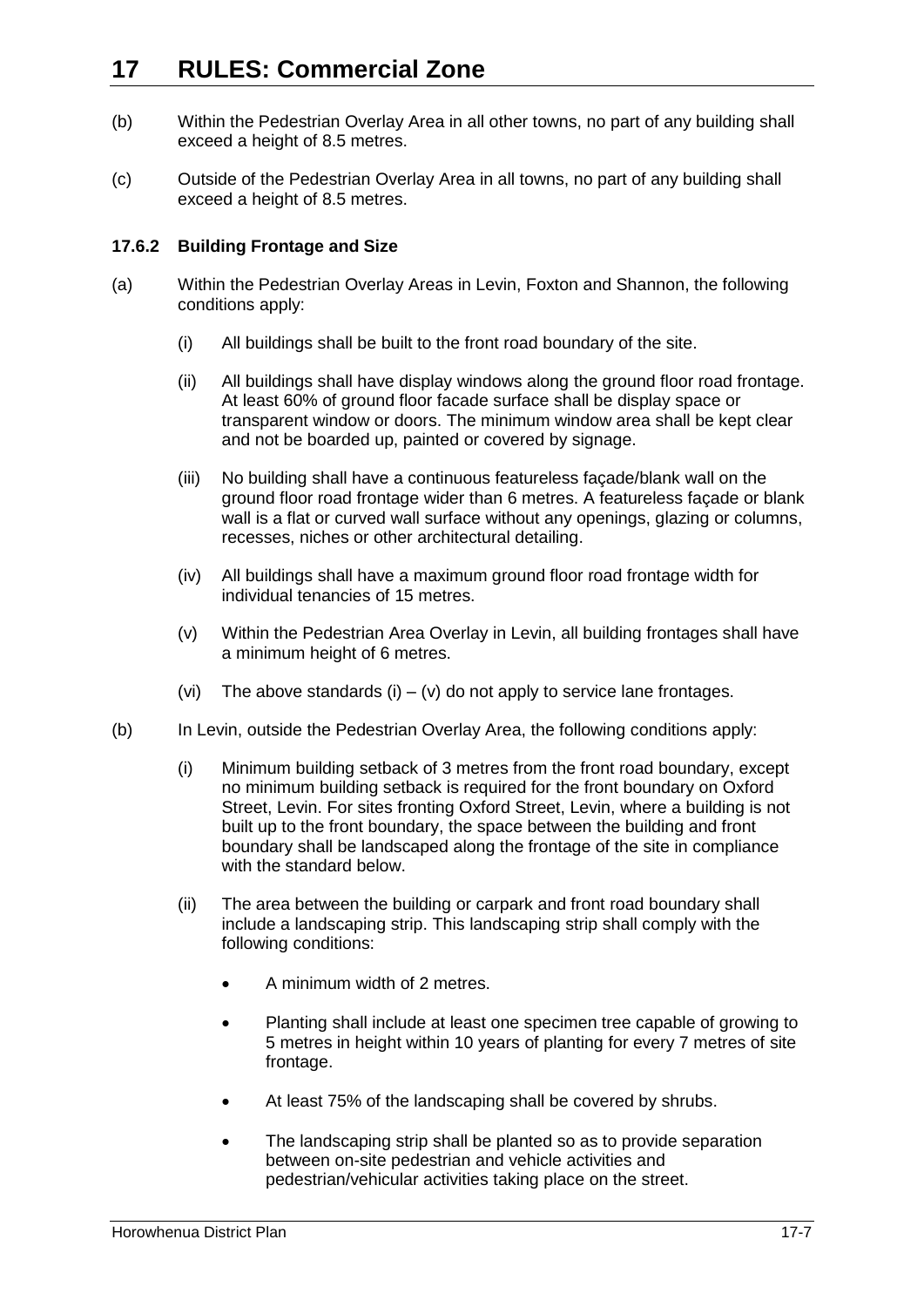- (iii) No building shall have a continuous featureless façade/blank wall on the ground floor road frontage wider than 10 metres. A featureless façade or blank wall is a flat or curved wall surface without any openings, glazing or columns, recesses, niches or other architectural detailing.
- (iv) The above standards (i) (iii) do not apply to service lane frontages.
- (c) In Foxton, outside the Pedestrian Overlay Area, the following conditions apply:
	- (i) No minimum building setback applies to the front boundary.
	- (ii) The maximum gross floor area of any building shall not exceed  $500m^2$ .
	- (iii) All buildings shall have display windows along the ground floor road frontage. At least 60% of ground floor facade surface shall be display space or transparent window or doors. The minimum window area shall be kept clear and not be boarded up, painted or covered by signage.
	- (iv) The area between the front road boundary and any on-site carpark with a frontage of more than 6 metres shall include a landscaping strip. This landscaping strip shall comply with the following conditions:
		- A minimum width of 2 metres.
		- Planting shall include at least one specimen tree capable of growing to 5 metres in height within 10 years of planting for every 7 metres of site frontage.
		- At least 75% of the landscaping strip shall be covered by shrubs.
		- The landscaping strip shall be planted so as to provide separation between on-site pedestrian and vehicle activities and pedestrian/vehicular activities taking place on the street.
	- (v) No building shall have a continuous featureless façade/blank wall on the ground floor road frontage wider than 10 metres. A featureless façade or blank wall is a flat or curved wall surface without any openings, glazing or columns, recesses, niches or other architectural detailing.
	- (vi) The above standards  $(i) (v)$  do not apply to service lane frontages.
- (d) In Foxton Beach, Waitarere Beach and Manakau, the following conditions apply:
	- (i) No building shall be setback more than 5 metres from the front road boundary.
	- (ii) All buildings, except for residential dwelling units shall have display windows along the ground floor road frontage. At least 50% of ground floor facade surface shall be display space or transparent window or doors. The minimum window area shall be kept clear and not be boarded up, painted or covered by signage.
	- (iii) The area between any on-site carpark and the front road boundary shall include a landscaping strip. This landscaping strip shall comply with the following conditions: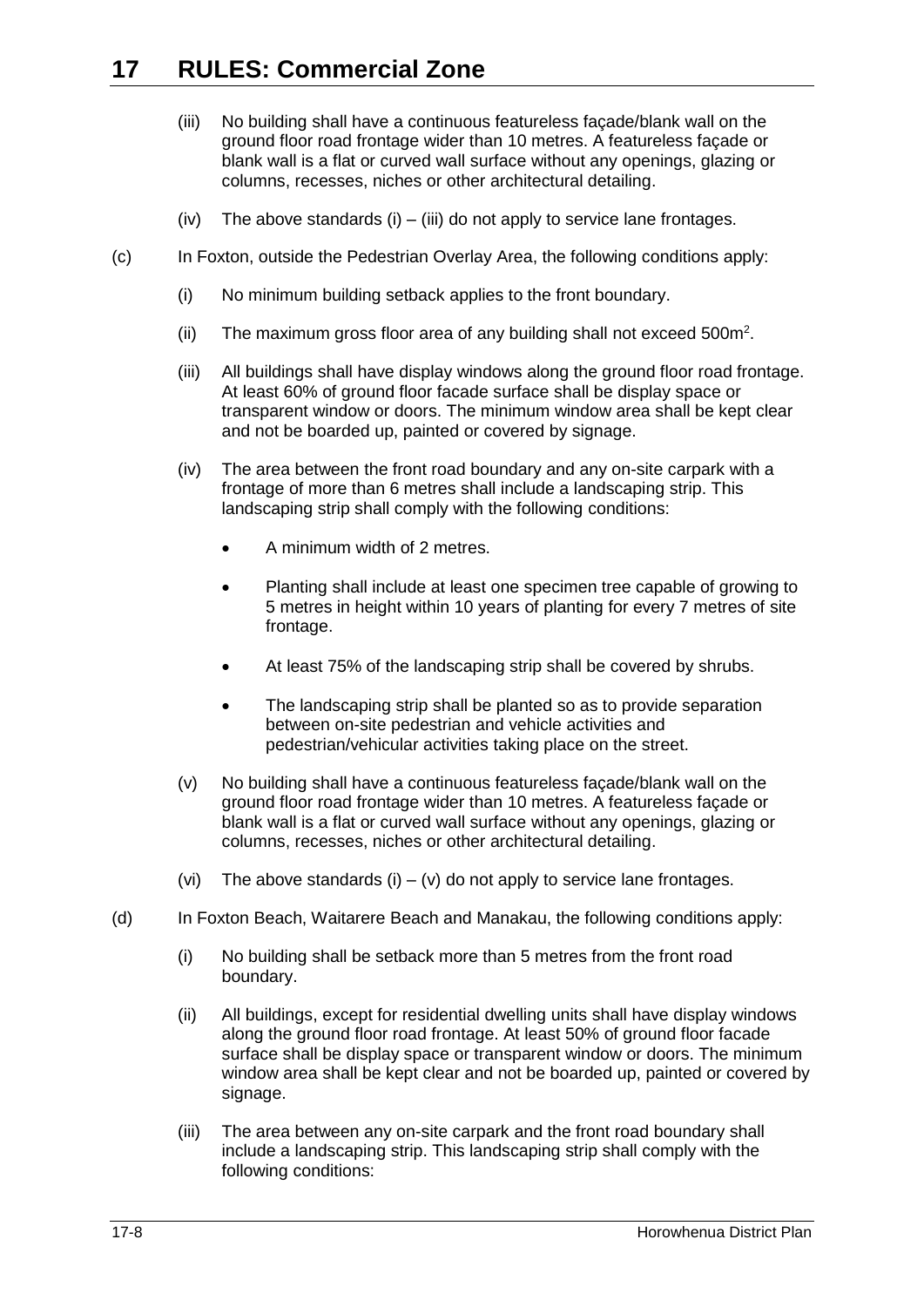- A minimum width of 2 metres.
- Planting shall include at least one specimen tree capable of growing to 5 metres in height within 10 years of planting for every 7 metres of site frontage.
- The landscaping strip shall be covered by at least 75% of shrubs.
- The landscaping strip shall be planted so as to provide separation between on-site pedestrian and vehicle activities and pedestrian/vehicular activities taking place on the street.
- (iv) No building shall have a continuous featureless façade/blank wall on the ground floor road frontage wider than 10 metres. A featureless façade or blank wall is a flat or curved wall surface without any openings, glazing or columns, recesses, niches or other architectural detailing.

#### <span id="page-8-0"></span>**17.6.3 Verandahs**

- (a) Any parts of a building fronting a street or other public space, excluding service lanes, shall have a verandah. The verandah shall comply with the following conditions:
	- (i) A minimum clearance of 2.5 metres directly above the footpath or formed ground surface.
	- (ii) A maximum clearance of 4 metres (measured at the base of the verandah fascia) directly above the footpath or from ground surface.
	- (iii) Extend for the full length of the building.
	- (iv) Extend outwards from the front of the building to the far side of the kerbing less than 450mm, or the verandah extends out 3 metres whichever is the lesser.
	- (v) Provide continuous shelter with any adjoining verandah or pedestrian shelter.
- (b) Or where a building is setback from the front boundary, a canopy of at least 2 metres in depth shall be provided over the full width of the main entrance to the building. This standard does not apply to buildings setback from service lanes.

#### **17.6.4 Sites Adjoining Residential Zone or Open Space Zone**

- (a) Where a site adjoins the Residential Zone or Open Space Zone, the following conditions shall apply:
	- (i) All buildings and structures shall comply with the daylight setback envelope of the adjoining Residential Zone or Open Space Zone.
	- (ii) All buildings and structures shall be setback 4.5 metres from the Residential Zone or Open Space Zone boundary.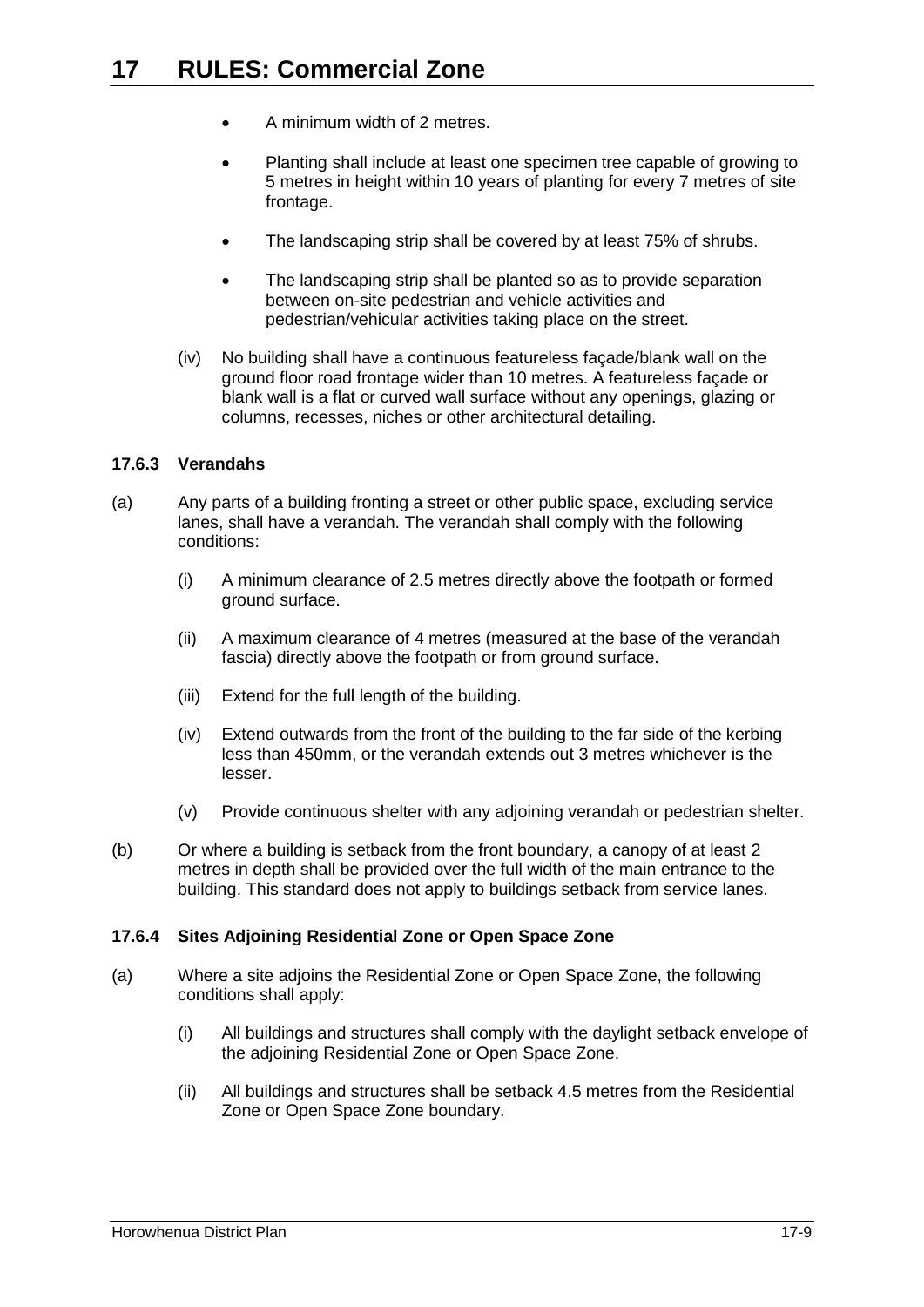- (iii) All outdoor carparking, storage, servicing and loading areas shall be screened by a close-boarded fence made of solid material with a minimum height of 1.2 metres and a maximum height of 2 metres.
- (iv) Servicing of activities shall not occur between the hours of 10.00pm and 7.00am.

### **17.6.5 Signs**

- <span id="page-9-0"></span>(a) All permitted signs shall comply with the following:
	- (i) All signs on a site shall comply with the maximum height, and where applicable daylight setback for the Zone.
	- (ii) All signs attached to buildings shall not exceed the highest point of the roof.
	- (iii) All signs extending over a footpath shall be a minimum of 2.2 metres above the footpath and setback 450mm from the kerb of a road.
	- (iv) Any temporary sign shall be displayed for no longer than two (2) calendar months of a 12 month period and removed within seven (7) days after the event. Temporary signs do not need to be on the site of the temporary activity.
	- (v) Signs advertising the sale or auction of land or premises shall be removed within 10 days of the property being sold, leased or withdrawn from the market.
- (b) Any permitted signs within the Foxton and Shannon Town Centre Character/Heritage Overlay Areas; or attached to any building or structure, or within the heritage setting of any Group 1 or 2 building or structure, or site listed in Schedule 2 – Historic Heritage; shall comply with the conditions in Rule [17.6.5\(a\)](#page-9-0) above as well as the following:
	- (i) All signs shall have a total combined maximum face area of  $6m^2$ .
	- (ii) All signs shall not extend above the building parapet.

#### **17.6.6 Noise**

- <span id="page-9-1"></span>(a) Noise from any activity shall not exceed the following limits when measured at, or within, any point in any site in the Residential, Greenbelt Residential, or Rural Zones:
	- (i) On any day:
		- 7.00am 7.00pm: 55dB  $L_{Aea (15 mins)}$ .
		- 7.00pm 10.00pm: 50dB  $L_{Aeq (15 mins)}$ .
		- $10.00 \text{pm}$   $7.00 \text{am}$ :  $40 \text{dB}$   $L_{\text{Aeq (15 mins)}}$ .
		- $10.00 \text{pm} 7.00 \text{am}$ : 65dB L<sub>(max)</sub>.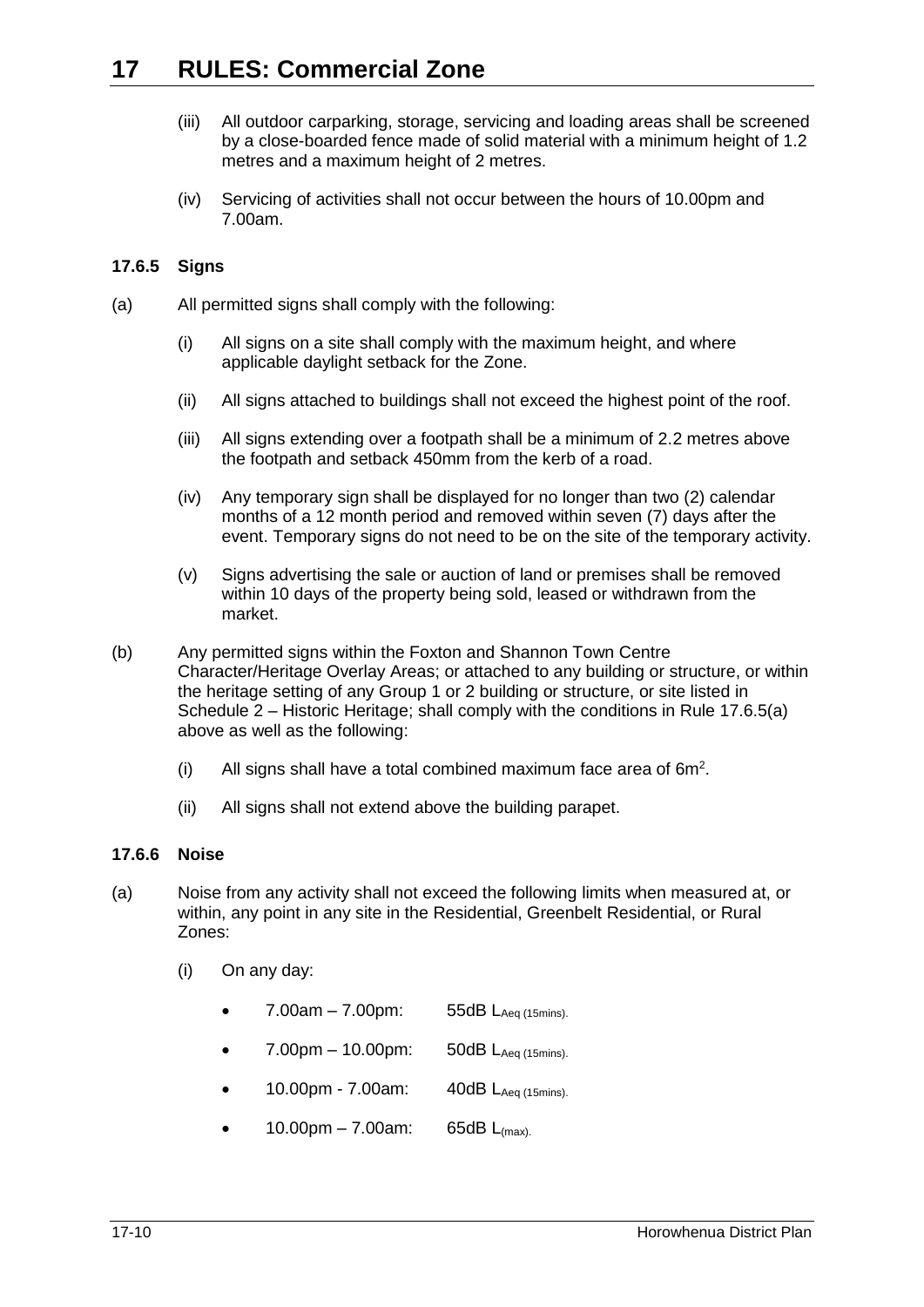- <span id="page-10-0"></span>(b) Noise from any activity shall not exceed 65dB  $L_{Aeq}$  at any time, when measured at, or within, any other site in the Industrial, Commercial or Open Space Zones.
- <span id="page-10-1"></span>(c) Sound levels shall be measured and assessed in accordance with the provisions of NZS 6801:2008 Acoustics - Measurement of environmental sound and assessed in accordance with the provisions of NZS 6802:2008 Acoustics – Environmental noise.
- (d) Construction, maintenance and demolition works work shall be measured, assessed, managed and controlled by in accordance with the provisions of NZS6803:1999 Acoustics – Construction noise.
- (e) The noise limits in Rule  $17.6.6(a)$ ,  $17.6.6(b)$  and  $17.6.6(c)$  shall not apply to the following activities:
	- (i) Fire and civil emergency sirens.
	- (ii) Construction, maintenance and demolition work.
	- (iii) The operation of the Main North Island Trunk Railway.
	- (iv) Vehicles being driven on a road (within the meaning of Section 2(1) of the Transport Act 1962).
	- (v) Temporary Military Training Activities.
	- (vi) Temporary events.

<span id="page-10-2"></span>Notwithstanding the above rules, Section 16 of the Resource Management Act 1991 imposes a duty on every occupier of land and any person carrying out an activity in, on or under a water body to adopt the best practicable option to avoid unreasonable noise.

#### **17.6.7 Noise Insulation**

- (a) Any habitable room in a building used by a noise sensitive activity shall be protected from noise arising from outside the building by ensuring the external sound insulation level achieves the following minimum performance standard:
	- $(i)$  DnT,  $w + C$ tr > 25 dB

Compliance with this performance standard shall be achieved by ensuring habitable rooms are designed and constructed in a manner that:

- (ii) Accords with the schedule of typical building construction set out in Commercial Zone, Appendix 1 "Noise Insulation Construction Schedule"; or
- (iii) Accords with an acoustic design certificate signed by a suitably qualified acoustic engineer stating the design as proposed will achieve compliance with the above performance standard.
- (b) Ventilation: Where bedrooms with unopenable windows are proposed, a positive supplementary source of fresh air ducted from outside is required at the time of fitout. For the purposes of this requirement, a bedroom is any room intended to be used for sleeping. The supplementary source of air is to achieve a minimum of 7.5 litres per second per person.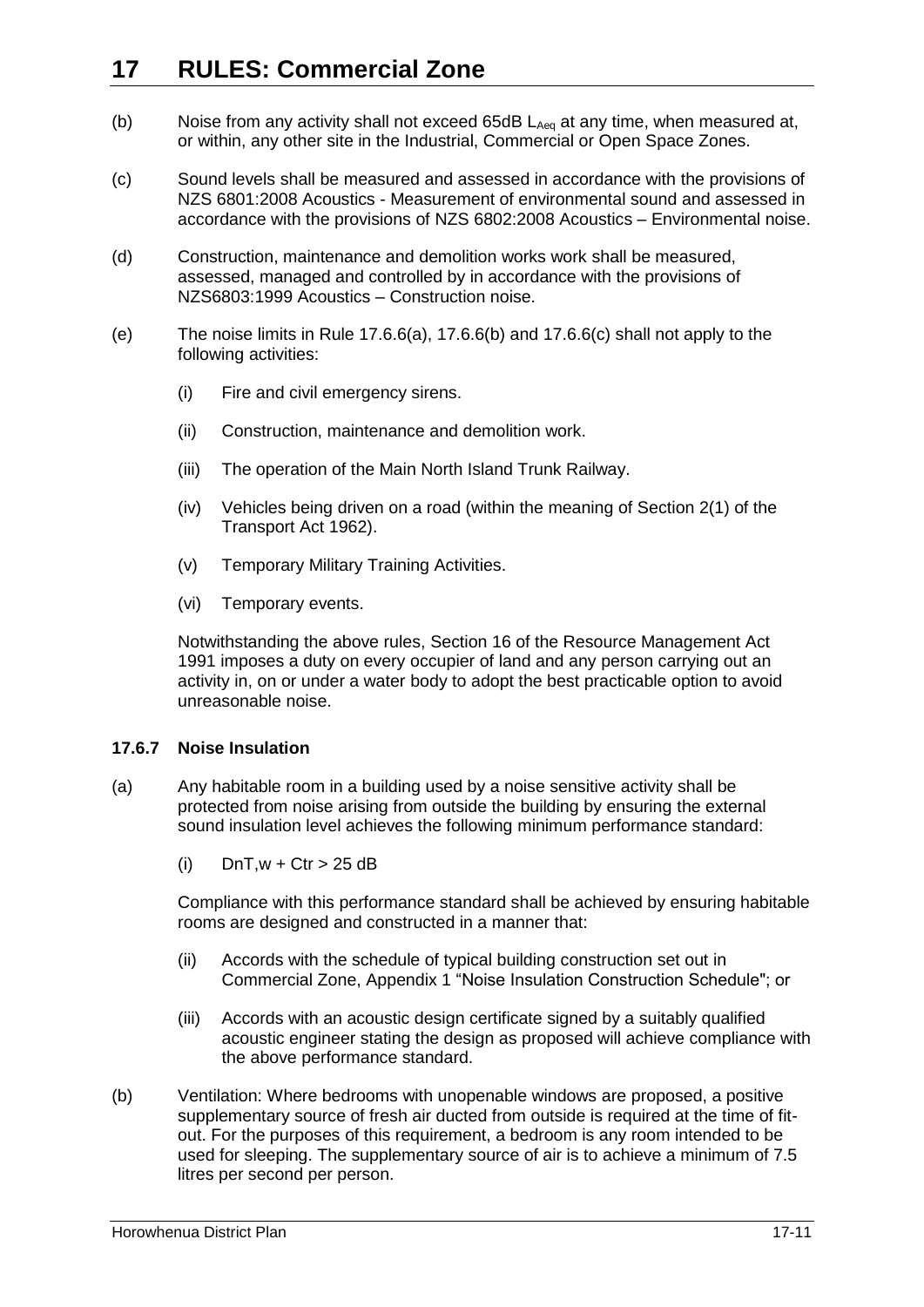### **17.6.8 Vibration**

- (a) No activity shall create any vibration which exceeds the limits in the following standards:
	- (i) AS 2670.1-2001 Evaluation of human exposure to whole-body vibration General requirements.
	- (ii) AS 2670.2-1990 Evaluation of human exposure to whole-body vibration Continuous and Shock-Induced Vibration in Buildings (1 to 80 Hz).
	- (iii) DIN 4150-3:1999 Effects of vibration on structures.
	- (iv) NZS 4403:1976 Code of Practice for Storage, Handling, and Use of Explosives, and any subsequent amendments.

### **17.6.9 Odour**

(a) No activity shall give rise to offensive or objectionable odours able to be detected at the boundary of any adjoining residential property or at the boundary of any property in any Residential Zone.

Note: For the purpose of this condition, an offensive or objectionable odour is that odour which can be detected and is considered to be offensive or objectionable by at least two independent observers; including at least one Council officer. In determining whether an odour is offensive or objectionable, the "FIDOL factors" may be considered (the frequency; the intensity; the duration; the offensiveness (or character); and the location of the odour). Section 14.2 of the One Plan as well as the Good Practice Guide for Assessing and Managing Odour in New Zealand (Ministry for the Environment, 2003) contains further guidance.

#### **17.6.10 Light Spill**

(a) The spill of light from any artificial lighting shall not exceed 10 lux (lumens per square metre) onto any site within the Residential Zone. The maximum lux shall be measured horizontally or vertically at the Residential Zone site boundary.

## **17.6.11 Unsightly Buildings**

(a) No building shall be left unfinished or be permitted to deteriorate such that its external appearance adversely affects the amenity of the neighbourhood in which it is situated.

#### **17.6.12 Storage Areas**

(a) All areas used for the storage of goods, materials, or waste products shall be screened from view from the Residential Zone, Open Space Zone, roads and other public spaces by solid screening such as fences or planting.

#### **17.6.13 Water Supply**

(a) All sites shall be provided with a water supply to meet the capacity and the quality requirements of the activities undertaken on the site in accordance with Chapter 24.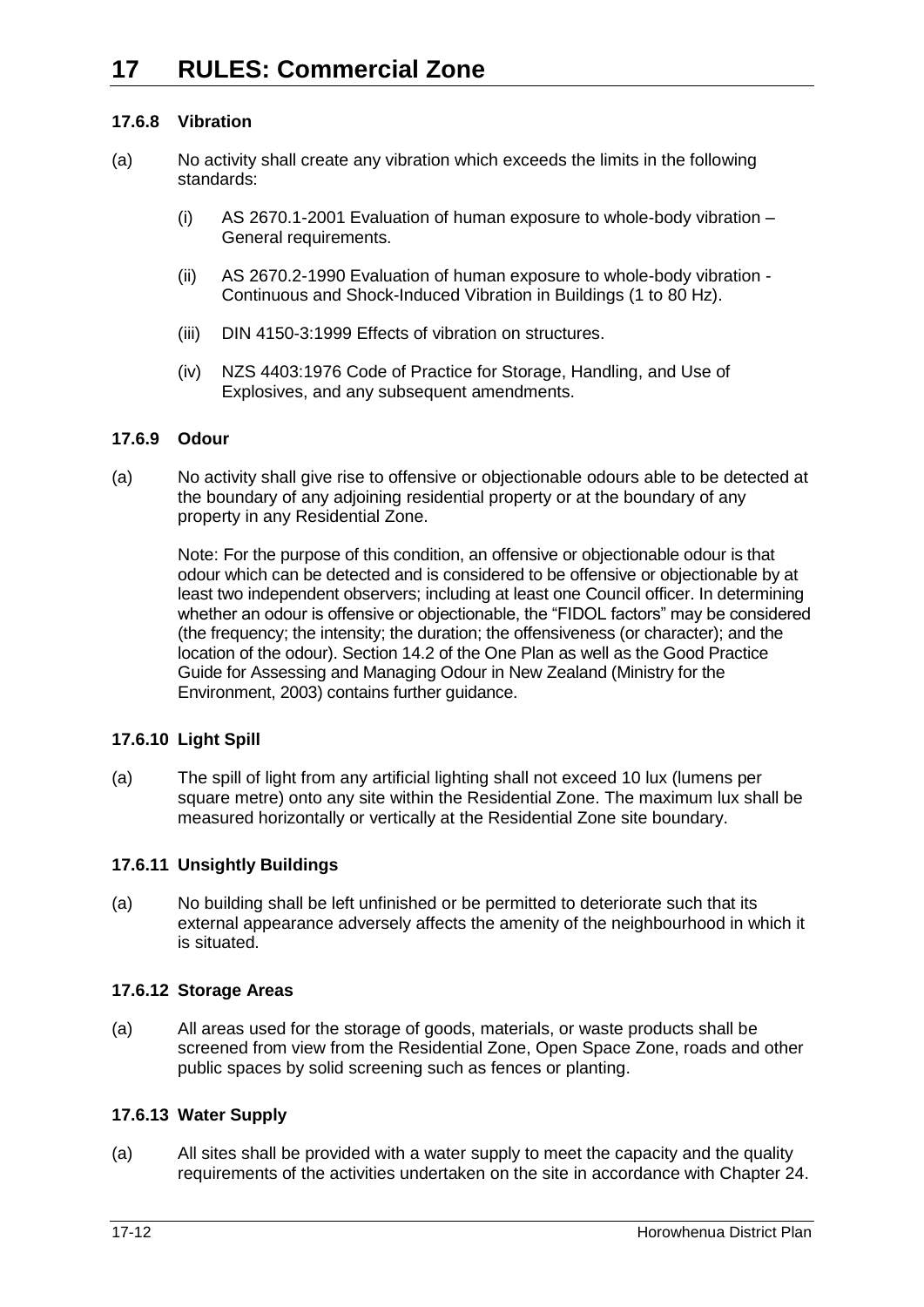#### **17.6.14 Wastes Disposal**

(a) All wastes (including sewage, effluent and refuse) that are generated or stored on any site shall be collected, treated and disposed of in a manner that avoids any significant adverse effects for adjoining properties.

#### **17.6.15 Surfacewater Disposal**

(a) All activities shall make provision for the management of stormwater as means of dealing with water quantity and water quality to avoid significant adverse effects or nuisance.

## **17.6.16 Engineering Works**

(a) All activities, subdivisions and developments shall comply with the permitted activity conditions in Chapter 24.

### **17.6.17 Vehicle Access**

(a) All activities shall be provided with practicable vehicle access from a public road in accordance with the permitted activity conditions in Chapter 21.

### **17.6.18 Vehicle Parking, Manoeuvring, and Loading**

- (a) Outside of any Pedestrian Overlay Area, the following conditions apply:
	- (i) All activities shall provide on-site vehicle parking, manoeuvring areas and loading facilities as required in Chapter 21.

*Note: Chapter 21 does not specify a minimum number of onsite carparks required (except for mobility/accessible carparks). Instead, it specifies the*  formation and manner in which carparking should be provided, in the event *that those carrying out land use or subdivision activities choose to provide onsite carparking.* 

- (ii) Any surface or ground level parking area shall not exceed a maximum width of 10 metres along the site road frontage or 40% of the site frontage whichever is the lesser. Where the parking area is located on the site frontage, the area between the carpark and front road boundary shall include a landscaping strip. This landscaping strip shall comply with the following conditions:
	- A minimum width of 2 metres.
	- Planting shall include at least one specimen tree capable of growing to 5 metres in height within 10 years of planting for every 7 metres of site frontage.
	- The landscaping strip shall be covered by at least 75% of shrubs.
	- The landscaping strip shall be planted so as to provide separation between on-site pedestrian and vehicle activities and pedestrian/vehicular activities taking place on the street.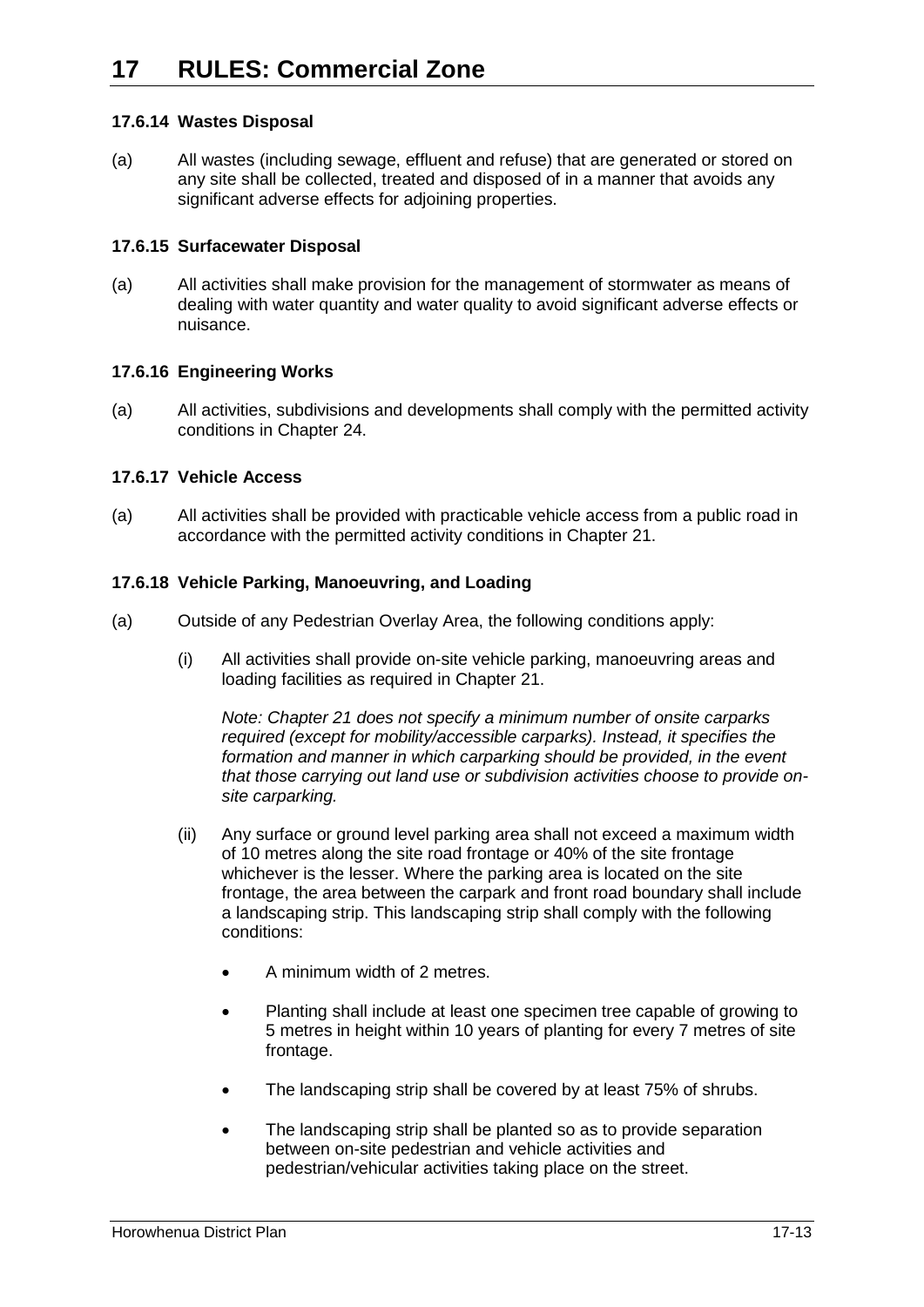### **17.6.19 Safety and Visibility at Road and Rail Intersection**

(a) No building or structure shall be erected, no materials shall be placed, or vegetation planted that would obscure the railway level crossing approach sight triangles as detailed in Rule 21.1.11 in Chapter 21.

#### **17.6.20 Network Utilities**

- (a) All network utilities and structures associated with network utilities shall comply with the permitted activity conditions in Chapter 22.
- (b) All other permitted activity conditions specified in this Chapter of the District Plan shall also apply to any network utility or associated structure.

#### **17.6.21 Hazardous Substances**

(a) All activities using or storing hazardous substances shall comply with the Hazardous Substances Classification parameters for the Commercial Zone in Chapter 23 and shall comply with the permitted activity conditions in that Chapter.

#### <span id="page-13-1"></span>**17.6.22 Flood Hazard Overlay Area**

(a) Within a Flood Hazard Overlay Area earthworks shall not exceed  $20m^3$  per site within any 12 month period.

**Except** 

The earthworks volume limit does not apply to tracks where the existing ground level is not altered by greater than 0.1 metres in any 12 month period or to the installation of underground network utilities undertaken in accordance with (c) below.

(b) Within a Flood Hazard Overlay Area, the erection, placement, alteration of, or addition to, any non-habitable structure, with an unsealed or permeable floor shall not exceed a gross floor area of 40m<sup>2</sup> per site.

Except the above two standards (a) and (b) do not apply to any soil conservation and river/flood control works carried out by or on behalf of Horizons Regional Council.

- (c) Within a Flood Hazard Overlay Area, earthworks associated with the installation of underground network utilities shall reinstate ground level as close as practicable to its state prior to disturbance.
- (d) Within a Flood Hazard Overlay Area, new network utility cabinets/buildings shall not exceed 5m<sup>2</sup> gross floor area.

### <span id="page-13-0"></span>**17.6.23 Notable Trees**

- (a) Any removal or partial removal of a tree listed in Schedule 3 Notable Trees shall comply with the following conditions:
	- (i) Council has confirmed the tree is dead; or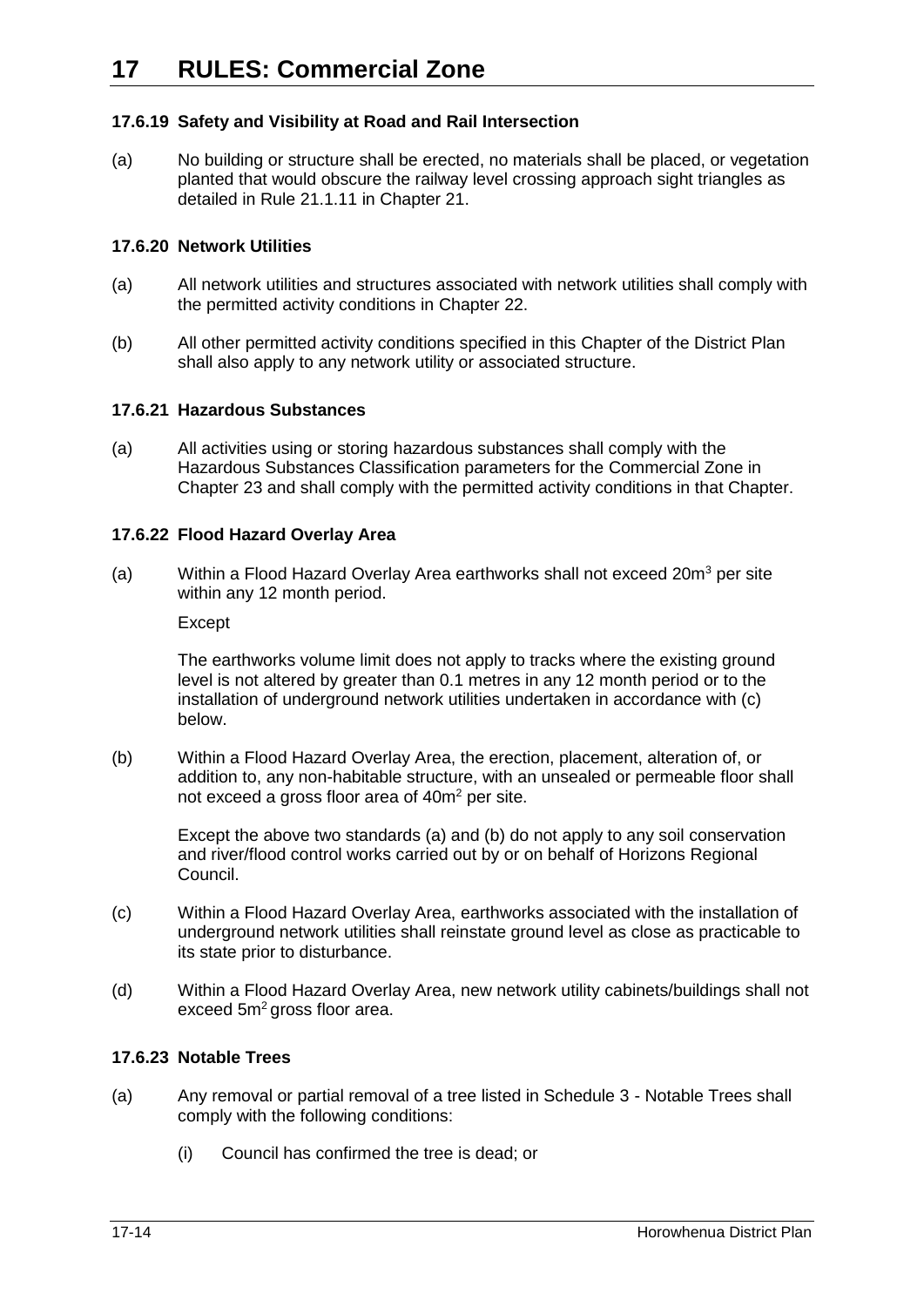- (ii) Removal or partial removal is required as an emergency work to safeguard life or habitable buildings from immediate danger (as confirmed by a qualified arborist).
- (b) Within the drip line of any tree listed in Schedule 3 Notable Trees, any activities shall not involve the following works:
	- (i) The construction of any building or structure.
	- (ii) The laying of overhead or underground services.
	- (iii) Any sealing, paving, soil compaction, or any other impervious surfaces.
	- (iv) The alteration of existing ground levels by excavation or deposition of soil including thrust boring and directional drilling.
	- (v) The discharge of any toxic hazardous substance.
- (c) Any trimming and maintenance of a tree listed in Schedule 3 Notable Trees shall be limited to:
	- (i) Minor trimming necessary to maintain the health of the tree where the work is carried out by, or under the supervision of, a qualified arborist who has advised the Council in advance of the work to be carried out.
	- (ii) The removal of branches interfering with buildings, structures, overhead wires or utility networks, but only to the extent that they are touching those buildings, or structures, or likely to compromise the effective operation of those overhead wires or utility networks and only where the work is carried out by, or under the supervision of a qualified arborist who has advised the Council in advance of the work to be carried out.
	- (iii) The removal of broken branches, dead wood or diseased vegetation (as confirmed by a qualified arborist).
	- (iv) Required as an emergency work.

## **17.6.24 Sites of Significance to Tangata Whenua**

(a) No activity or development shall modify, demolish or remove any site of significance to Māori where such site has been identified to Council and recorded by the Council in a register of sites prior to the time that any activity or development is proposed.

## **17.6.25 Temporary Activities**

- (a) In addition to the permitted activity conditions, temporary events, such as, but not limited to festivals, sports events, and markets, shall comply with following standards:
	- (i) The duration of any temporary event shall not exceed seven (7) consecutive days. For the purpose of this rule, 'day' means a whole day, or part of a day.
	- (ii) Any temporary event shall operate between the hours of 7.00am 10.00pm.
	- (iii) The duration of a series of temporary events shall not exceed a cumulative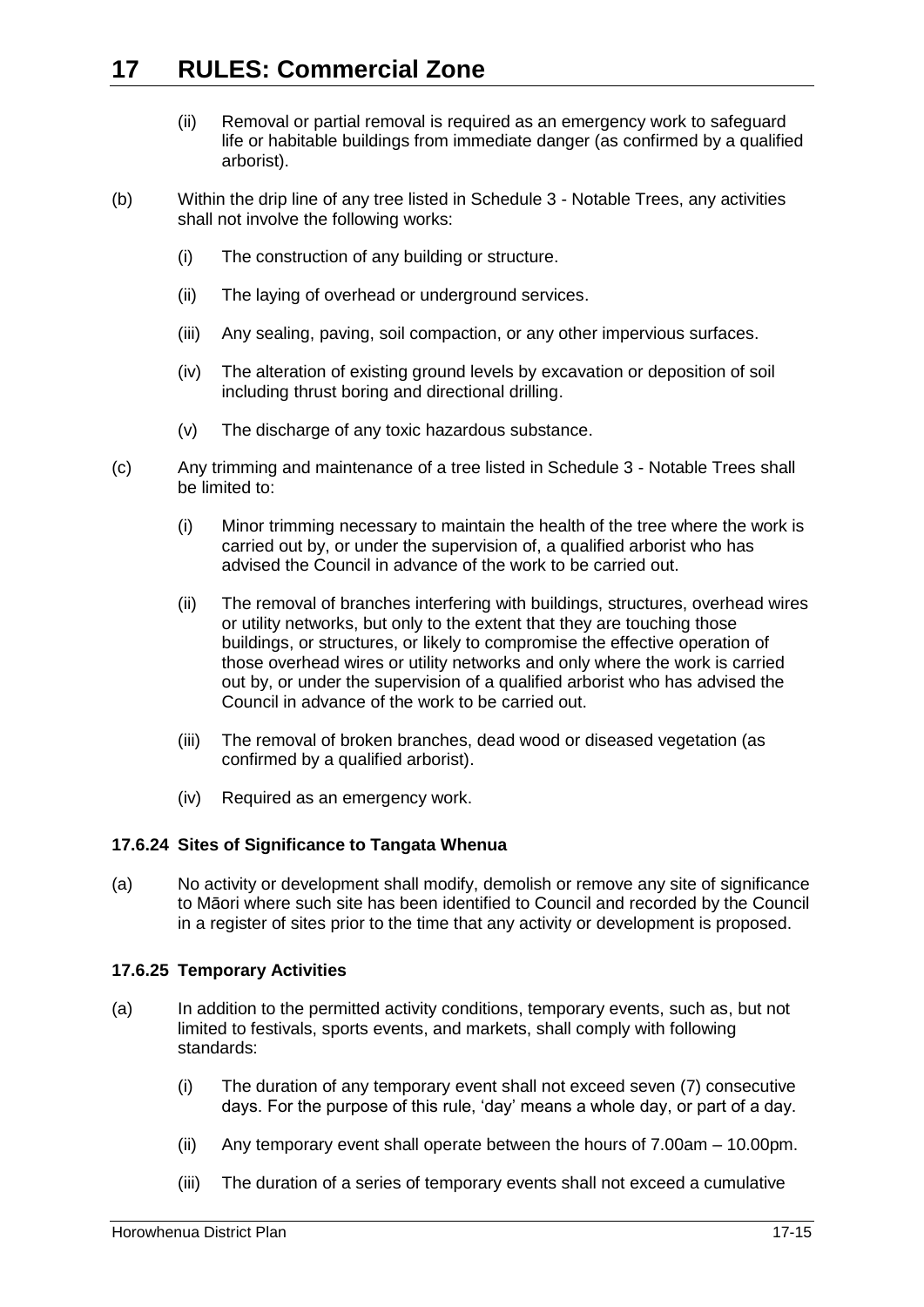period of 30 days in a calendar year.

- (iv) All temporary buildings and structures are exempt from the maximum building height, building frontage and size, and verandah standards set out in Rules [17.6.1,](#page-5-3) [17.6.2](#page-6-0) and [17.6.3.](#page-8-0)
- (v) Noise from any temporary event shall not exceed the following noise levels, at any site in the Residential Zone, at the notional boundary of any noise sensitive activity within the Rural Zone, or anywhere within the site boundary of any noise sensitive activity within the Commercial, Industrial, Open Space or Greenbelt Residential Zones:
- Amplified Sound including sound testing: 80dB LAeq (10 mins).
- $\bullet$  Activities other than amplified sound: 70dB  $_{\text{LAea (10 mins)}}$ .
- Crowd noise is exempt from these limits.
- <span id="page-15-0"></span>(b) In addition to the other permitted activity conditions, temporary filming activities, shall comply with the following conditions:
	- (i) The total occupation of the site for filming activities shall not exceed seven (7) consecutive days.
	- (ii) All temporary filming buildings and structures are exempt from the maximum building height, building frontage and size, and verandah standards set out in Rules [17.6.1,](#page-5-3) [17.6.2](#page-6-0) and [17.6.3.](#page-8-0)

#### <span id="page-15-1"></span>**17.6.26 Temporary Military Training Activities**

- (a) All temporary military training activities shall comply with the following conditions:
	- (i) No permanent structures shall be constructed.
	- (ii) The activity shall not require excavation (permanent or mechanical), unless provided for in this District Plan.
	- (iii) The duration of any temporary military training activity shall not exceed 31 consecutive days.
	- (iv) Noise generated from mobile sources (other than weapons firing and use of explosives) shall be assessed in accordance with and not exceed the limits as set out in NZS 6803:1999 Acoustics - Construction Noise.

Noise levels shall be measured and assessed in accordance with that Standard as if it were construction noise.

(v) Noise generated from any fixed source (other than weapons firing and/or use of explosives) shall not exceed the following limits when measured at the notional boundary of any noise sensitive activity, or any Residential Zone or Greenbelt Residential Zone site boundary: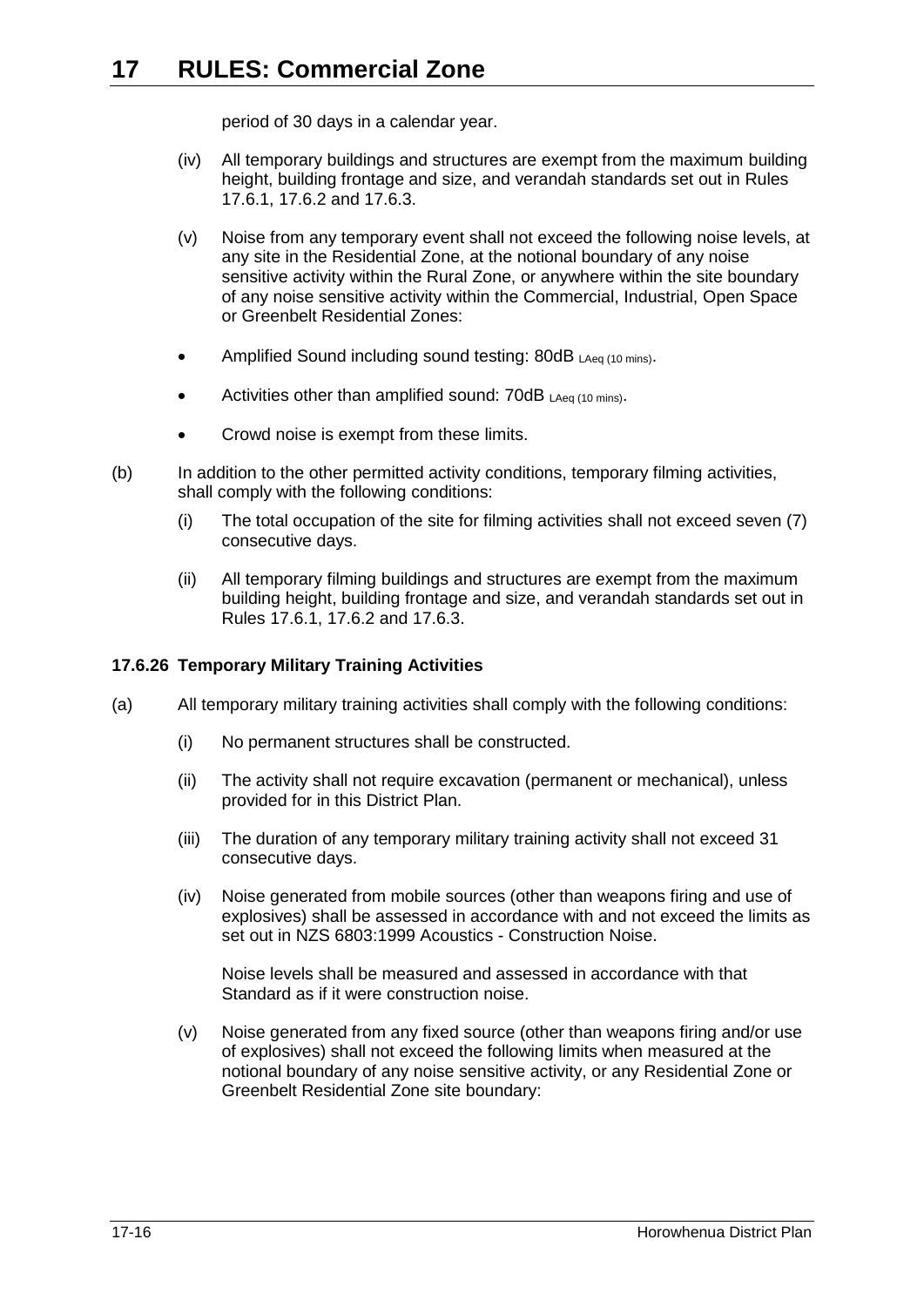On any day -

|  | $7.00am - 7.00pm:$ | 55 $dB$ $L_{Aeq(15min)}$ |
|--|--------------------|--------------------------|
|--|--------------------|--------------------------|

- 7.00pm 10.00pm: 50 dB  $L_{Aeq(15min)}$
- 10.00pm 7.00am:  $45 dB L_{Aeq(15min)}$
- 10.00pm 7.00am: 75 dB  $L_{AFmax}$

Noise levels shall be measured and assessed in accordance with the provisions of NZS 6801:2008 Acoustics - Measurement of environmental sound and assessed in accordance with the provisions of NZS 6802:2008 Acoustics - Environmental noise.

(vi) Noise generated from the use of helicopters shall be assessed in accordance with NZS6807:1994 Noise Management and Land Use Planning for Helicopter Landing Areas and comply with the limits set out therein.

Noise levels shall be measured in accordance with NZS6801:2008 Acoustics - Measurement of Sound.

- (vii) Any training activities involving the use of explosives and/or firing of weapons shall comply with either:
	- The separation distances identified in Table 17-1; or
	- If minimum separation distances in Table 17-1 cannot be met:
		- Daytime sound levels do not exceed a peak sound pressure level of 120 dBC when measured at the notional boundary of any noise sensitive activity, or any Residential Zone or Greenbelt Residential Zone site boundary; and
		- Night time sound levels do not exceed a peak sound pressure level of 90 dBC when measured at the notional boundary of any noise sensitive activity, or any Residential Zone or Greenbelt Residential Zone site boundary; and
		- Provided the New Zealand Defence Force produces and undertakes the activity in accordance with a Noise Management Plan submitted to the Council at least 15 working days prior to the activity being undertaken (Refer 28.2.6 for information requirements for Noise Management Plan).

| Type of military noise source | <b>Standards</b>           |                                                                                                                                                                    |
|-------------------------------|----------------------------|--------------------------------------------------------------------------------------------------------------------------------------------------------------------|
|                               | Time (Monday to<br>Sunday) | Separation distance required<br>from any residential dwelling<br>unit or building used for noise<br>sensitivity activities in any<br>Zone, and any site within the |

| Table 17-1: Separation Distances for Temporary Military Training Activities involving |  |
|---------------------------------------------------------------------------------------|--|
| explosives and/or weapons.                                                            |  |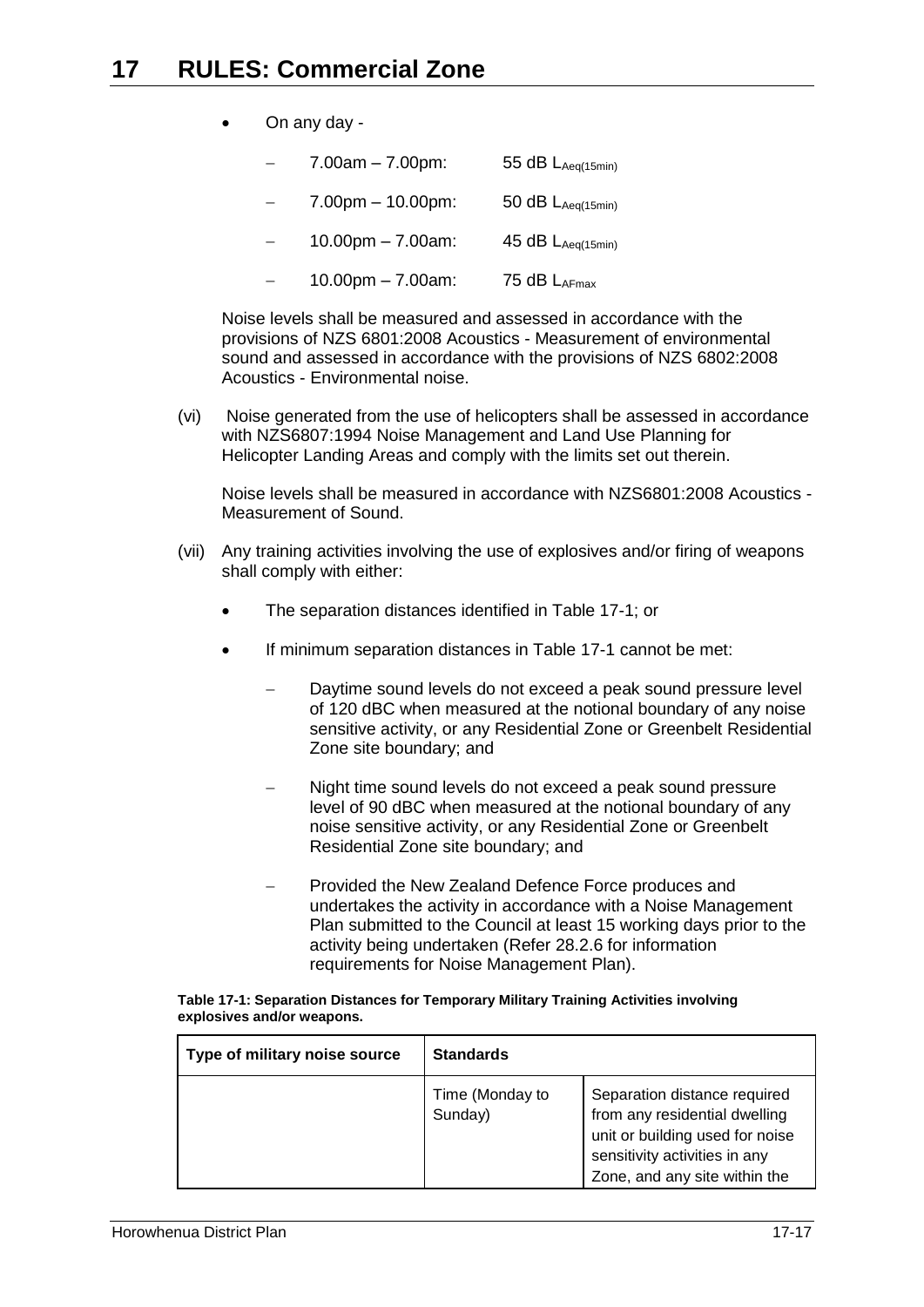|                                                                         |                                  | <b>Residential Zone or Greenbelt</b><br>Residential Zone |
|-------------------------------------------------------------------------|----------------------------------|----------------------------------------------------------|
| 1. Live firing of weapons and<br>single or multiple explosive<br>events | 7.00am to 7.00pm<br>(daytime)    | At least 1500m                                           |
|                                                                         | 7.00pm to 7.00am<br>(night time) | At least 4500m                                           |
| 2. Firing of blank ammunition                                           | 7.00am to 7.00pm<br>(daytime)    | At least 750m                                            |
|                                                                         | 7.00pm to 7.00am<br>(night time) | At least 2250m                                           |

## **17.6.27 Relocated Buildings**

- (a) The relocated building shall be up to and including  $40m^2$  in gross floor area; or
- <span id="page-17-0"></span>(b) The relocated building shall be intended for use as a residential dwelling and be originally designed, built and used as a residential dwelling; and comply with the following:
	- (i) A building pre-inspection report shall be submitted by the owner of the relocated building (referred to in this rule as "the Owner") to the Planning Services Manager at the same time as an application is made for a building consent for the relocated building. That report shall be on the form in Schedule 15 and is to identify all reinstatement works that are to be completed to the exterior of the building.
	- (ii) The building pre-inspection report shall be prepared by:
		- A Horowhenua District Council Building Compliance Officer (or equivalent);
		- A member of the New Zealand Institute of Building Surveyors;
		- A licensed building practitioner (carpenter or design category); or
		- A building inspector from the local authority where the building is being relocated from.
	- (iii) The Owner must deposit a refundable monitoring fee of \$1,500 with the Council at the same time as submitting the building pre-inspection report with the Council.
	- (iv) The relocated building shall be located on permanent foundations approved by building consent, no later than 2 months from the building being moved to the site.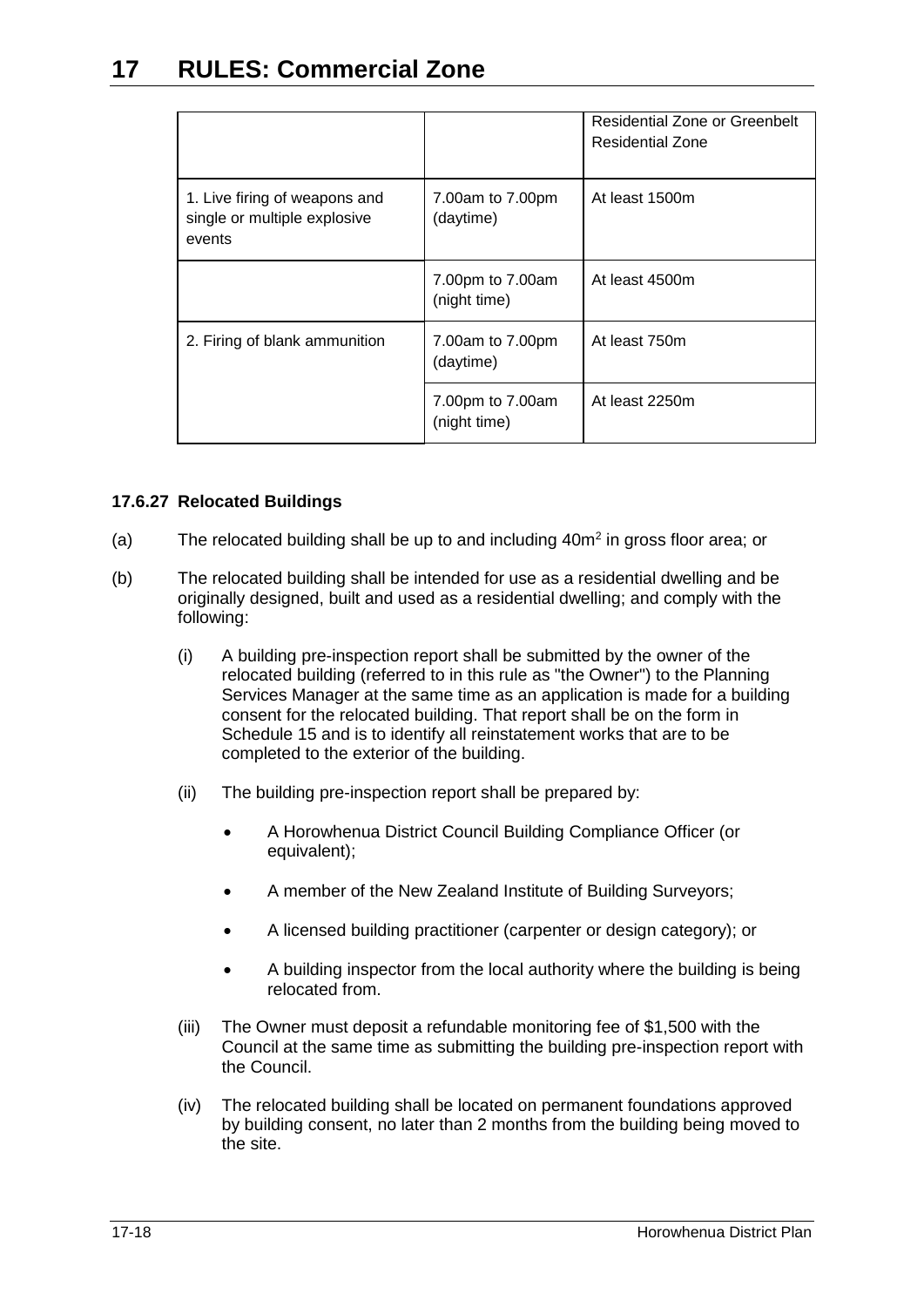- (v) All reinstatement work required in the Condition Table in Section 2.0 of the building pre-inspection report to reinstate the exterior of any relocated building shall be completed within 9 months of the building being delivered to the site.
- (vi) The Owner must complete the Owner Certificate and Declaration in Section 7.0 of the building pre-inspection report to certify to the Council that all of the reinstatement work will be completed within 9 months of the building being delivered to the site.

*Note: Photographs showing progress of reinstatement works may be provided to Council's Environmental Compliance Officer. A final site inspection will still be required to determine compliance on completion of reinstatement works.*

# <span id="page-18-0"></span>**17.7 MATTERS OF CONTROL AND CONDITIONS FOR CONTROLLED ACTIVITIES**

The matters over which Council reserves its control and the conditions are detailed below for each controlled activity.

## <span id="page-18-1"></span>**17.7.1 Subdivision of Land. (Refer Rule [17.2\(a\)\)](#page-2-0)**

- (a) Matters of Control
	- (i) The design and layout of the subdivision, including the size, shape and position of any lot, including the future land use and development of each lot. In addition, the location of building sites, separation distances, orientation of buildings, and screening/landscape treatment.
	- (ii) The amalgamation of any proposed allotments or balance areas to existing titles of land.
	- (iii) The provision of any new roads, cycleways, footpaths, provision of linkages to existing roads, access over or under railway lines, the diversion or alteration of any existing roads, the provision of access, passing bays, parking and manoeuvring areas, and any necessary easements.
	- (iv) The provision of servicing, including water supply, wastewater systems, stormwater management and disposal, streetlighting, telecommunications and electricity and, where applicable gas.
	- (v) Provision of reserves, esplanade reserves, esplanade strips and access strips, including connections to existing and future reserves.
	- (vi) Effects on significant sites and features, including natural, ecological, cultural, archaeological and historical sites.
	- (vii) Site contamination remediation measures and works.
	- (viii) Avoidance or mitigation of natural hazards. (Note: Refer to the "Risks and Responsibilities: Report of the Manawatu-Wanganui Regional Lifelines Project" (No. 2005/EXT/622) prepared by the Manawatu-Wanganui CDEM Group for information about natural hazards that may be relevant to the subject site).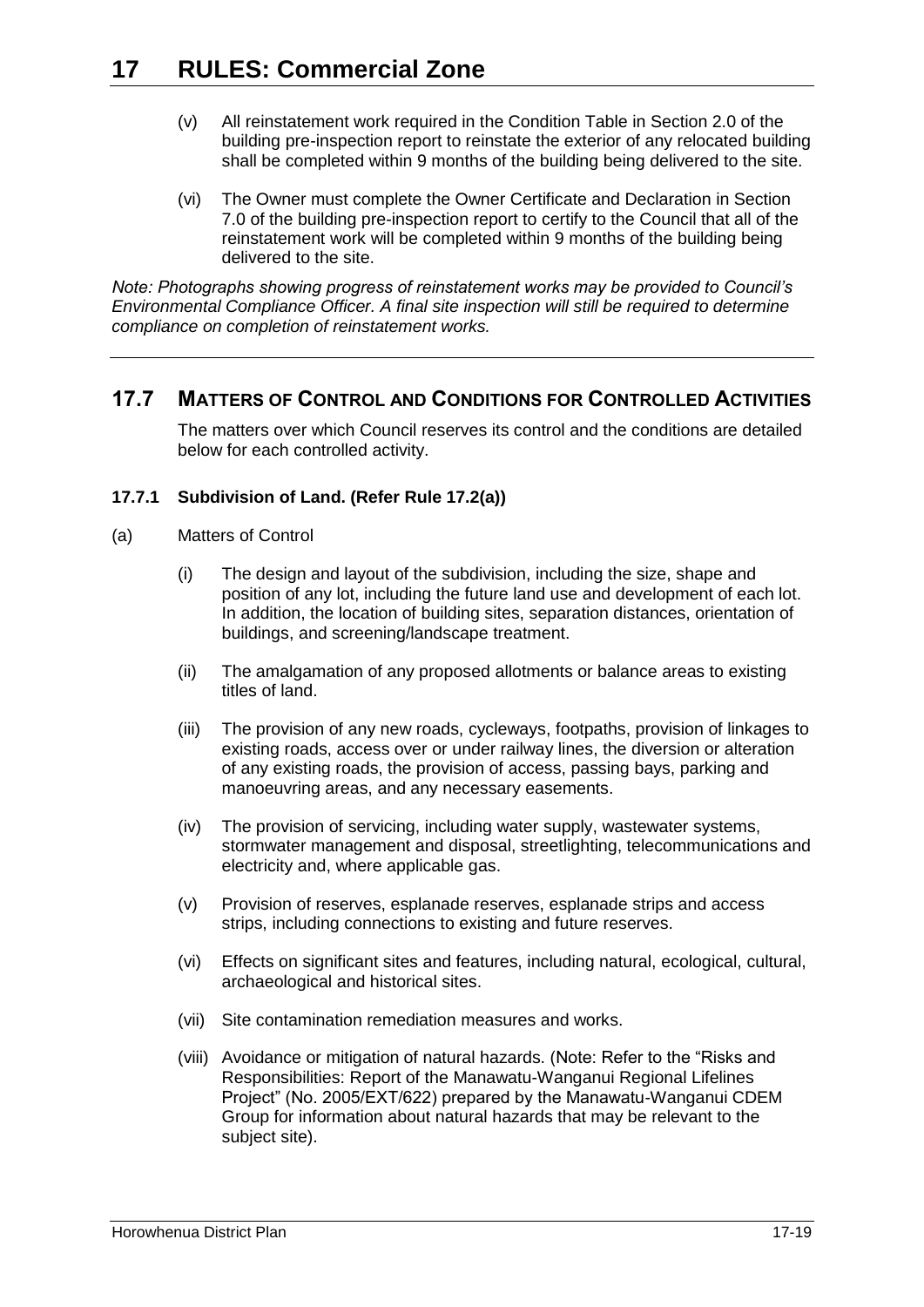- (ix) Management of construction effects, including traffic movements, hours of operation, noise, earthworks and erosion and sediment control.
- (x) Staging of the subdivision.
- (xi) Compliance with the Councils Subdivision and Development Principles and Requirements (Version: July 2014).
- (xii) Those matters described in Sections 108 and 220 of the RMA.
- (b) Conditions
	- (i) All lots shall demonstrate compliance with the relevant permitted activity conditions, except no minimum lot area requirement applies.
	- (ii) Water Supply, Wastes and Surfacewater Disposal, and Other Services: All subdivisions shall comply with the conditions in Chapter 24.
	- (iii) Roads and Access: All subdivisions shall comply with the conditions in Chapter 21.

#### <span id="page-19-0"></span>**17.7.2 Boundary Adjustments - Flood Hazard Overlay Area. (Refer Rule [17.2\(b\)\)](#page-3-0)**

- (a) Matters of Control
	- (i) The probability and magnitude of the natural hazard event, and the type, scale and distribution of the risks from the natural hazard. Includes consideration of the influence of climate change, adopting a precautionary approach for the frequency and intensity of events.
	- (ii) The location, nature, scale and design of the allotments, their intended use, and the degree to which people or property are put at risk as a result of the subdivision.
	- (iii) Avoidance or mitigation measures to address the risks from natural hazards.
	- (iv) The effects of the mitigation measures in terms of any increasing the likelihood of erosion, inundation or any other hazard event occurring, or increasing its magnitude on the site and to other properties which may or may not currently be at risk from the effects of the natural hazards.

### <span id="page-19-1"></span>**17.7.3 Relocated Buildings. (Refer Rule [17.2\(c\)\)](#page-3-1)**

- (a) Matters of Control
	- (i) The length of time taken to re-construct, repair, or refurbish the building;
	- (ii) Conditions for upgrading the exterior of the building and upgrading, and reinstating the site, including any one or more of the following:
		- redecoration or reinstatement of any roof or exterior cladding
		- reinstatement of any porches, terraces, baseboards and steps;
		- replacement of broken window panes, broken or rotten timber, guttering,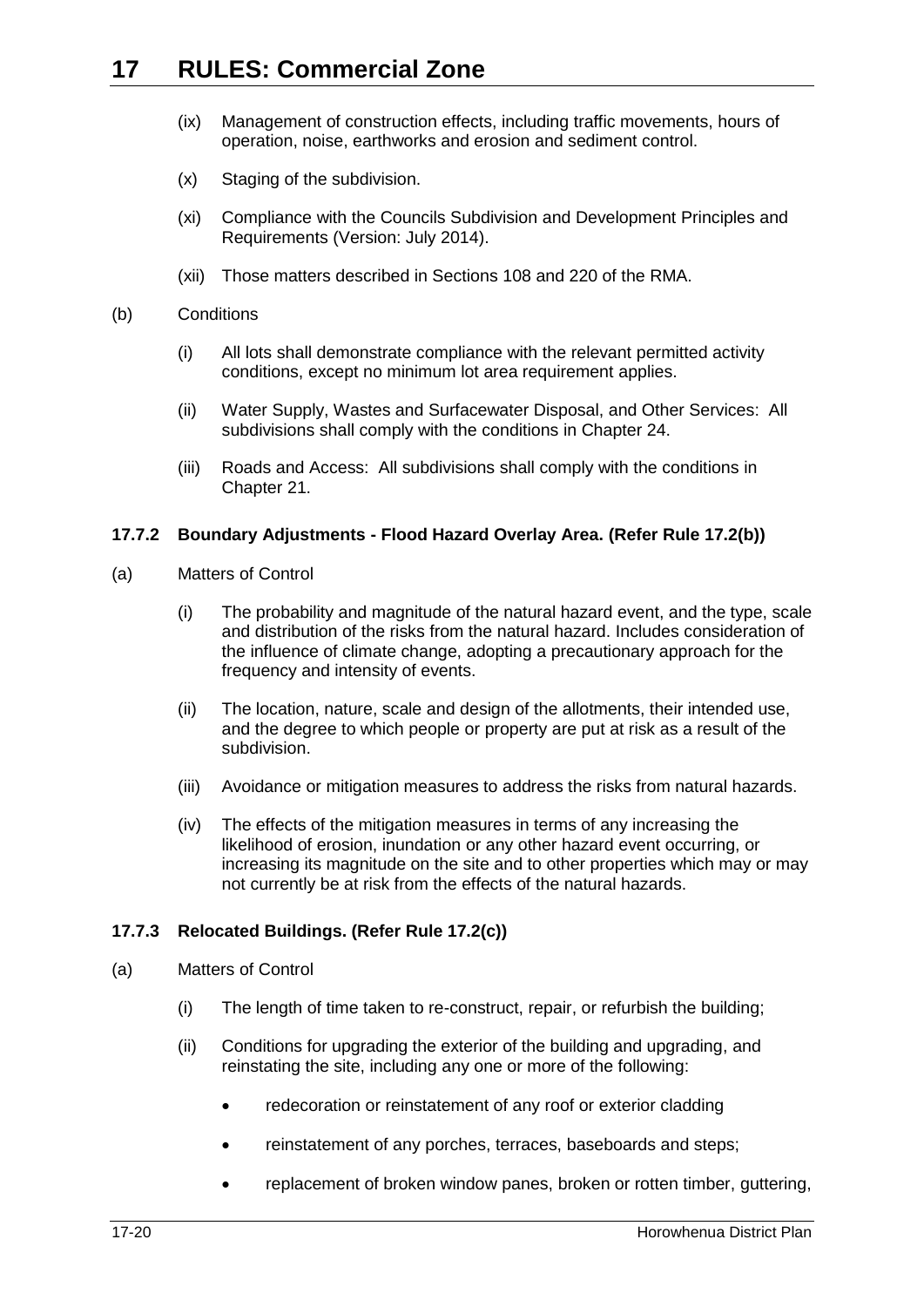drainpipes;

- reinstatement of the site and access to the site; and
- details and length of time to complete site landscaping.
- (iii) A bond, of the nature provided for in the Resource Management Act 1991, further secured by deposits of cash with the District Council, bank guarantee, or otherwise, to the satisfaction of the District Council, to ensure compliance with consent conditions.
- (b) Conditions
	- (i) Relocated buildings shall comply, in all respects, with the relevant permitted activity conditions in other parts of the District Plan.
	- (i) The bond is to be paid prior to the movement of the building to its new site and shall be to the value of the work required, as assessed by a suitably qualified person approved by the Environmental Services Manager, at the cost of the applicant. The required work will be expected to be completed within a 12 month period. Portions of the bond may be refunded as substantial portions of the work are completed.
- (c) Non-Notification
	- (i) Under section 77D of the RMA, an activity requiring resource consent under Rule [17.7.3](#page-19-1) shall not be publicly notified, except where:
		- The Council decides special circumstances exist (pursuant to Section 95A(4)), or
		- The applicant requests public notification (pursuant to Section 95A(2)(b)).

#### <span id="page-20-0"></span>**17.7.4 Historic Heritage – Buildings. (Refer Rule [17.2\(d\)\)](#page-3-2)**

- (a) Matters of Control
	- (i) The potential effects of earthquake strengthening work on the heritage values associated with the building.

#### <span id="page-20-1"></span>**17.7.5 Temporary Filming Activities. (Refer Rule [17.2\(e\)\)](#page-3-3)**

- (a) Matters of Control
	- (i) The hours of operation of the temporary filming activity;
	- (ii) The size and positioning of temporary buildings and structures;
	- (iii) The provisions of safe and efficient vehicular access and car parking (if this is chosen to be provided) for staff, service delivery and customers or the public;
	- (iv) Where appropriate, the provision of safe pedestrian entry and exit;
	- (v) The provision for waste collection, storage and site cleanup;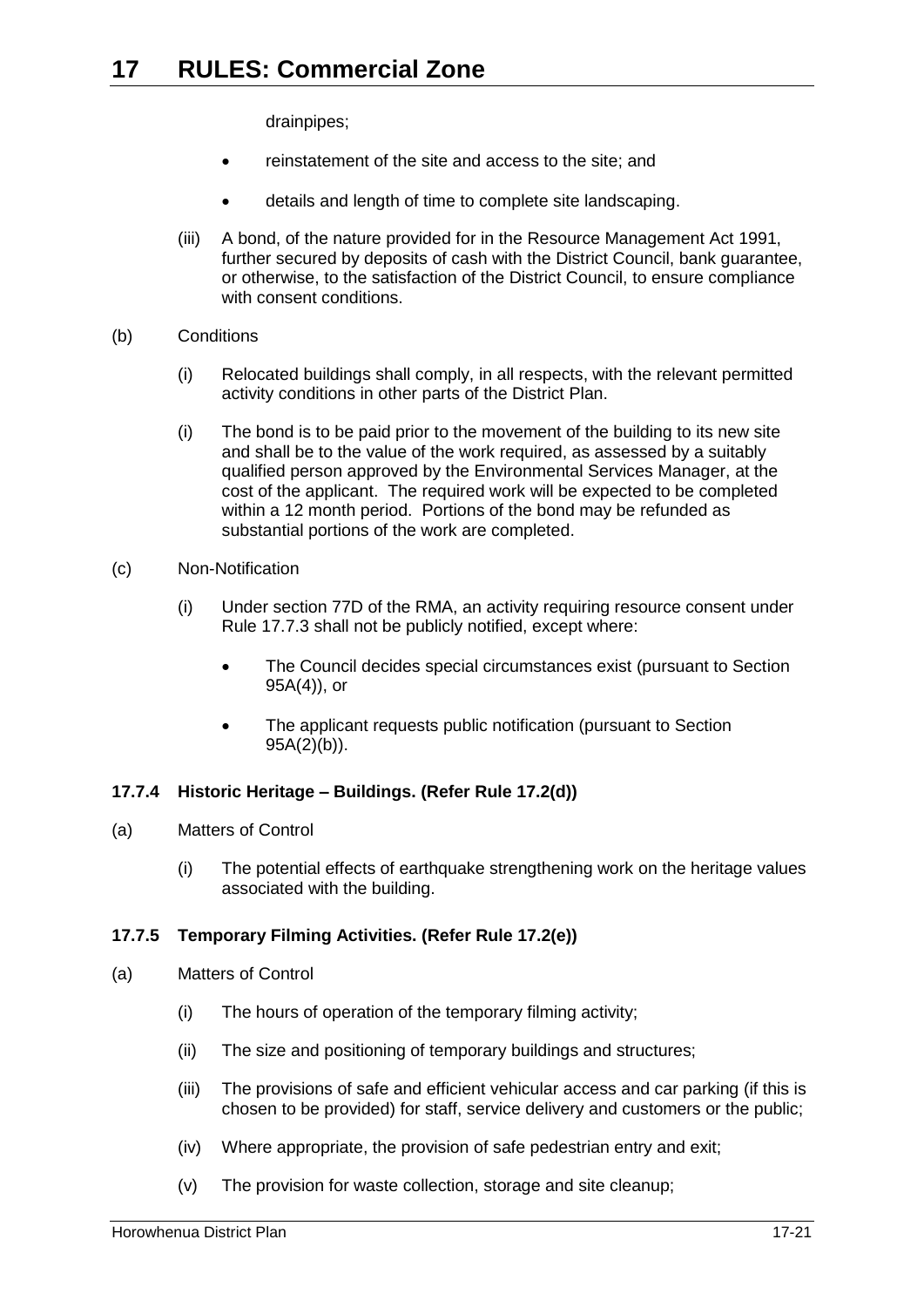- (vi) The actual and potential adverse effects on the amenity of the surrounding environment, and any measures to avoid, remedy or mitigate these effects;
- (vii) The actual and potential adverse effects on the safety and efficiency of the road network, and any measures to avoid, remedy or mitigate these effects; and
- (viii) The actual and potential adverse effects on the recreation, ecological, heritage or cultural values, and any measures to avoid, remedy or mitigate these effects.
- (b) Conditions
	- (i) The duration of the temporary filming activity shall not exceed 31 consecutive days. For the purpose of this rule, 'day' means a whole day, or part of a day.
	- (ii) Submit a draft management plan demonstrating how the temporary filming activity avoids, remedies or mitigates adverse effects on local amenity. The scale and detail of this draft management plan is to be commensurate with the scale of the temporary filming activity and the nature of the potential effects on local amenity.

## <span id="page-21-0"></span>**17.7.6 Temporary Military Training Activities (Refer Rule [17.2\(f\)\)](#page-3-4)**

- (a) Matters of Control
	- (i) The size and positioning of buildings and structures;
	- (ii) The measures used to avoid, remedy or mitigate adverse effects from excavation;
	- (iii) Methods to manage effects on the amenity and character of the area as a result of non-compliance with the noise and duration permitted activity conditions;
	- (iv) The actual and potential adverse effects on the safety and efficiency of the road network, as a result of additional traffic generation for a prolonged period of time; and
	- (v) The provision of safe and efficient vehicular access and on-site car parking (if this is chosen to be provided) to avoid, remedy or mitigate potential traffic effects.

# <span id="page-21-1"></span>**17.8 MATTERS OF DISCRETION AND CONDITIONS FOR RESTRICTED DISCRETIONARY ACTIVITIES**

The matters over which Council has restricted its discretion for each restricted discretionary activity, and the conditions for each activity, are detailed below: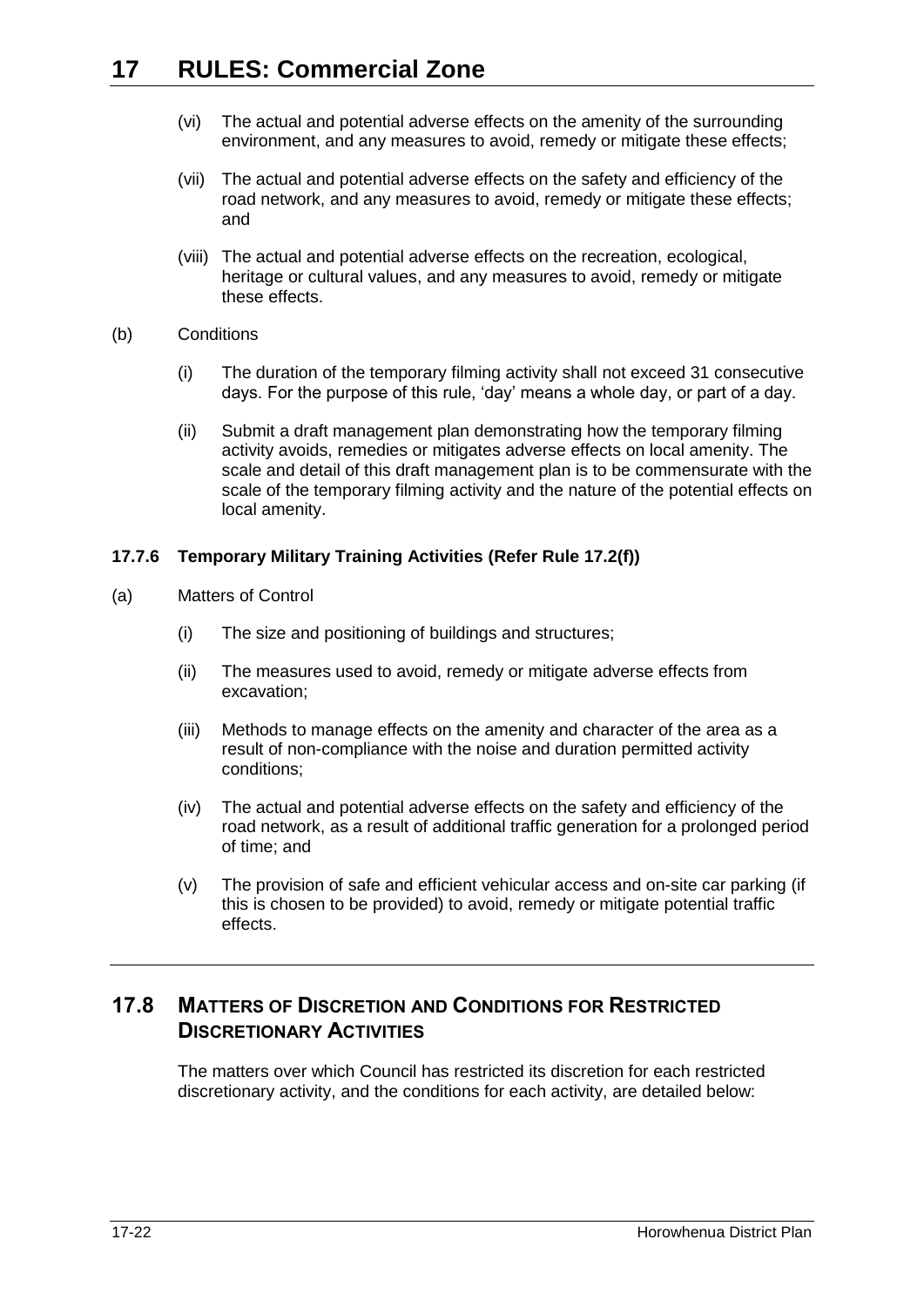#### <span id="page-22-0"></span>**17.8.1 Non-compliance with Permitted Activity Conditions (Rule [17.6\)](#page-5-0) Permitted Activity Conditions in Chapters 21, 22, 23 and 24 of this Plan. (Refer Rule [17.3\(a\)\)](#page-3-5)**

- (a) Matters of Discretion
	- (i) Avoiding, remedying or mitigating of any effects deriving from non-compliance with the particular condition(s) that is not met except where specified in Rules below:

#### <span id="page-22-1"></span>**17.8.2 Non-Compliance with Controlled Activity Conditions. (Refer Rule [17.3\(b\)\)](#page-3-6)**

- (a) Matters of Discretion
	- (i) Avoiding, remedying or mitigating of any effects deriving from non-compliance with the particular condition(s) that is not met, except where specifically identified in rules below:

#### <span id="page-22-2"></span>**17.8.3 New buildings, additions and alterations to existing buildings in the Foxton and Shannon Town Centre Character/Heritage Overlay Areas and the Foxton Tourism Area. (Refer Rule [17.3\(c\)\)](#page-3-7)**

- (a) Matters of Discretion for Rule [17.3\(c\)\(i\)](#page-3-8) and [\(ii\)](#page-3-9)
	- (i) Design, external appearance and siting of the building or structure.
	- (ii) Matters in the Foxton and Shannon Town Centre Character/Heritage Overlay Area Design Guide in Schedule 9.
- (b) Matters of Discretion for Rule [17.3\(c\)\(iii\)](#page-3-10)
	- (i) Design, external appearance and siting of the building.
	- (ii) Matters in the Foxton and Shannon Town Centre Character/Heritage Overlay Area Design Guide in Schedule 5.
	- (iii) The length of time that will be taken to re-construct, repair, or refurbish the building.
	- (iv) Conditions for upgrading the exterior of the building and upgrading and reinstating the site, including any one or more of the following:
		- redecoration or reinstatement of any roof or exterior cladding:
		- reinstatement of any porches, terraces, baseboards and steps;
		- replacement of broken window panes, broken or rotten timber, guttering, drainpipes;
		- reinstatement of that part of a dwelling where a chimney has been removed;
		- reinstatement of the site and access to the site; or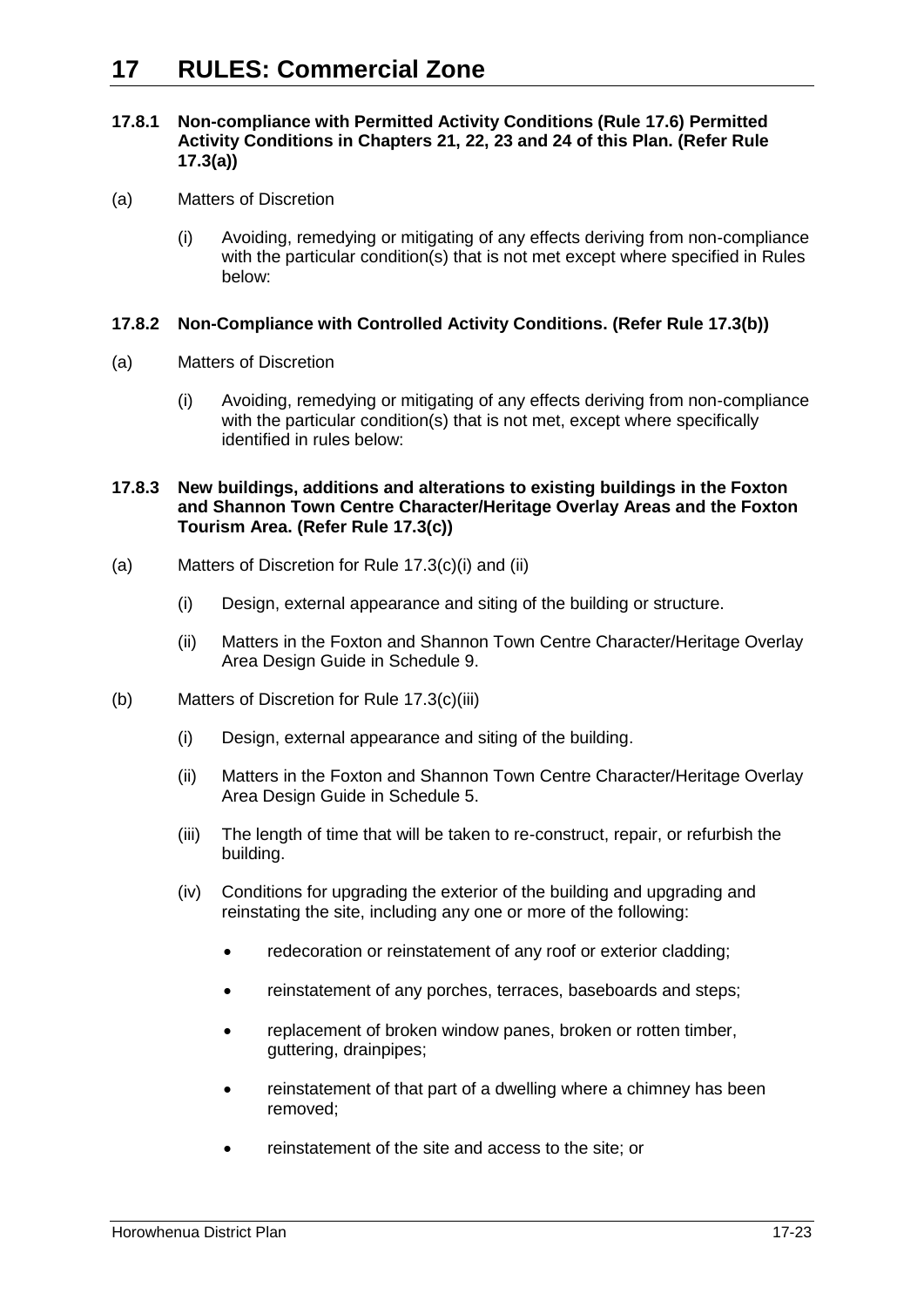- details and length of time to complete site landscaping.
- (v) A bond, of the nature provided for in the RMA, further secured by deposits of cash with the District Council, bank guarantee, or otherwise, to the satisfaction of the District Council, to ensure compliance with consent conditions.
- (c) Conditions
	- (i) Relocated buildings shall comply, in all respects, with the relevant permitted activity conditions in other parts of the District Plan.
	- (ii) The bond shall be paid prior to the movement of the building to its new site, and shall be to the value of the reinstatement work required, as assessed by a suitably qualified person approved by the Group Manager – Customer and Community Services at the cost of the applicant. The required work will be expected to be completed within a 12 month period. Portions of the bond may be refunded as substantial portions of the work are completed.
- (d) Non-notification
	- (i) Under section 77D of the RMA, an activity requiring resource consent in relation to Rule [17.8.3](#page-22-2) shall not be publicly notified, except where
		- The Council decides special circumstances exist (pursuant to Section 95A(4)), or
		- The applicant requests public notification (pursuant to Section  $95A(2)(b)$ ).

#### <span id="page-23-0"></span>**17.8.4 Supermarkets within the Large Format Retail Overlay Area. (Refer Rule [17.3\(d\)\)](#page-3-11)**

- (a) Matters of Discretion
	- (i) Design, external appearance and siting of the building, including the space around buildings.
	- (ii) Landscaping.
	- (iii) Location and design of site access (pedestrian and vehicular), parking and servicing.
	- (iv) Traffic effects, including effects on the transport network from the volume and type of traffic generated.
	- (v) Effects on the vitality and vibrancy of the town centres.

#### <span id="page-23-1"></span>**17.8.5 Flood Hazard Overlay Area. (Refer Rule [17.3\(e\)\)](#page-3-12)**

(a) Matters of Discretion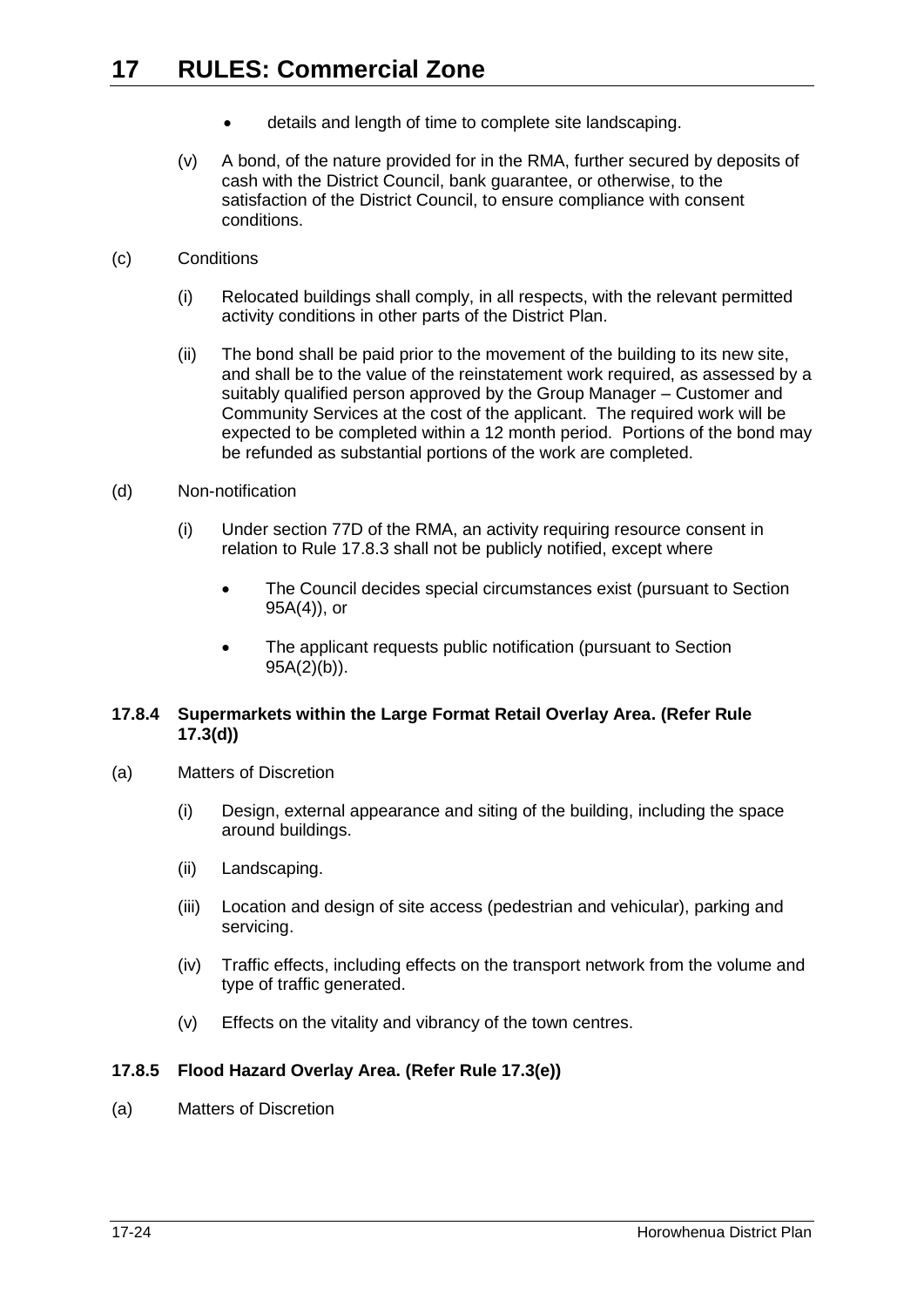- (i) The probability and magnitude of the natural hazard event, and the type, scale and distribution of the risks from the natural hazard. Includes consideration of the influence of climate change, adopting a precautionary approach for the frequency and intensity of events.
- (ii) The location, nature, scale and design of the buildings, earthworks or allotments, its intended use, including whether the building, earthworks or use is temporary or permanent, and the degree to which people or property are put at risk as a result of the activity.
- (iii) Avoidance or mitigation measures to address the risks from natural hazards.
- (iv) The effects the mitigation measures in terms of increasing the likelihood of erosion, inundation or any other hazard event occurring, or increasing its magnitude, including to other properties which may or may not currently be at risk from the effects of the natural hazards.
- (v) The effects on the effectiveness of existing flood hazard avoidance or mitigation measures, including works and structures within river and drainage schemes, natural landforms that protect against inundation, and overland stormwater flow paths.

### <span id="page-24-0"></span>**17.8.6 Historic Heritage – Buildings. (Refer Rule [17.3\(f\)\)](#page-4-0)**

- (a) Matters of Discretion
	- (i) The potential effects of earthquake strengthening work on the heritage values associated with the building.

## <span id="page-24-1"></span>**17.8.7 Historic Heritage – Signs. (Refer Rule [17.3\(g\)\)](#page-4-1)**

- (a) Matters of Discretion
	- (i) The colour and materials of any sign;
	- (ii) The design of any sign;
	- (iii) The location of any sign;
	- (iv) The size of any sign; and
	- (v) The number of any signs.

#### **17.8.8 Temporary Activities. (Refer Rule [17.3\(a\)\)](#page-3-5)**

- (a) Matters of Discretion
	- (i) The duration of the temporary activity, including daily hours of operation;
	- (ii) The size and positioning of temporary buildings and structures;
	- (iii) The provisions of safe and efficient vehicular access and car parking (if this is chosen to be provided) for staff, service delivery and customers or the public;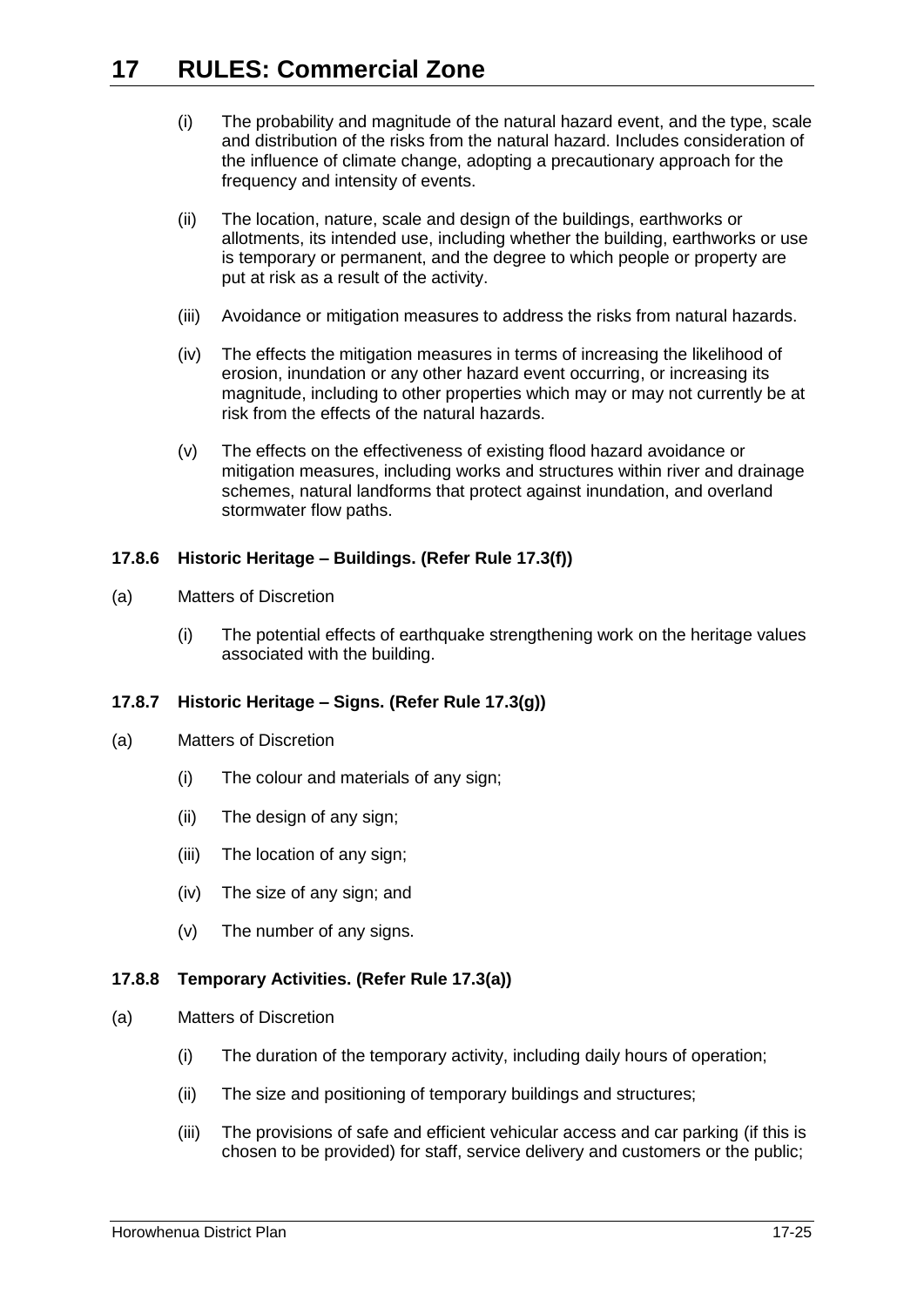- (iv) Where appropriate, the provision of safe pedestrian entry and exit;
- (v) The provision for waste collection, storage and site cleanup;
- (vi) The actual and potential adverse effects on the amenity of the surrounding environment, and any measures to avoid, remedy or mitigate these effects;
- (vii) The actual and potential adverse effects on the safety and efficiency of the road network, and any measures to avoid, remedy or mitigate these effects; and
- (viii) The actual and potential adverse effects on recreation, ecological, heritage or cultural values, and any measures to avoid, remedy or mitigate these effects.

#### (b) Conditions

(i) Submit a draft management plan demonstrating how the temporary activity avoids, remedies or mitigates adverse effects generated by the activity.

#### <span id="page-25-0"></span>**17.8.9 Relocated Buildings outside the Foxton and Shannon Town Centre Character/Heritage Overlay Areas and the Foxton Tourism Area**

- (a) Matters of Discretion
	- (i) The length of time that will be taken to re-construct, repair, or refurbish the building.
	- (ii) Conditions for upgrading the exterior of the building and upgrading and reinstating the site, including any one or more of the following:
		- redecoration or reinstatement of any roof or exterior cladding;
		- reinstatement of any porches, terraces, baseboards and steps:
		- replacement of broken window panes, broken or rotten timber, guttering, drainpipes;
		- reinstatement of that part of a dwelling where a chimney has been removed;
		- reinstatement of the site and access to the site; or
		- details and length of time to complete site landscaping.
	- (iii) A bond, of the nature provided for in the RMA, further secured by deposits of cash with the District Council, bank guarantee, or otherwise, to the satisfaction of the District Council, to ensure compliance with consent conditions.
- (b) Conditions
	- (i) Relocated buildings shall comply, in all respects, with the relevant permitted activity conditions in other parts of the District Plan.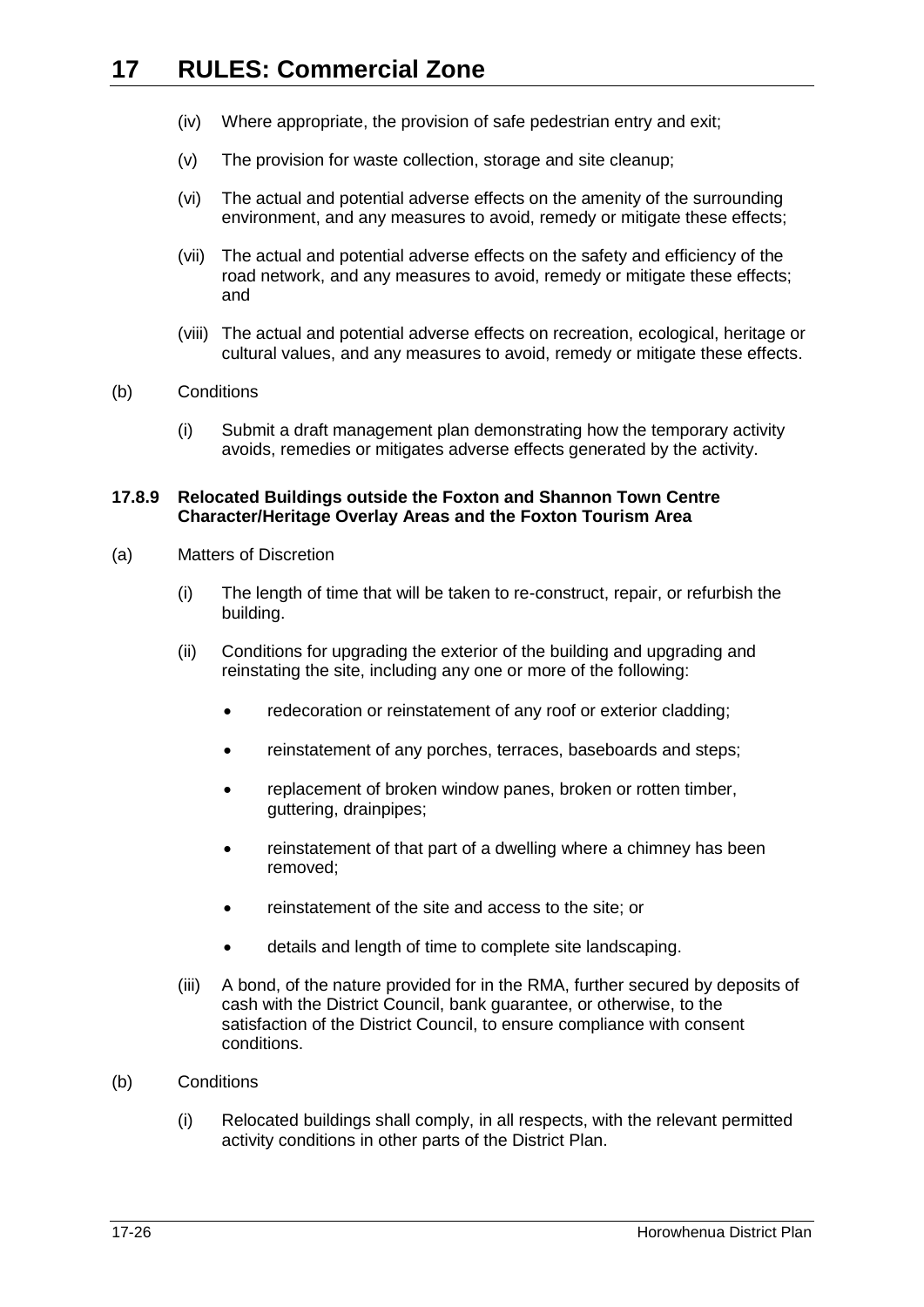- (ii) The bond shall be paid prior to the movement of the building to its new site, and shall be to the value of the reinstatement work required, as assessed by a suitably qualified person approved by the Group Manager – Customer and Community Services at the cost of the applicant. The required work will be expected to be completed within a 12 month period. Portions of the bond may be refunded as substantial portions of the work are completed.
- (c) Non-Notification:
	- (i) Under Section 77D of the RMA, an activity requiring resource consent under Rule [17.8.9](#page-25-0) shall not be publicly notified, except where:
		- The Council decides special circumstances exist (pursuant to Section 95A(4)), or
		- The applicant requests public notification (pursuant to Section 95A(2)(b)).

# **17.9 COMMERCIAL (DEFERRED) ZONE**

Areas of Commercial (Deferred) Zone are identified on the Planning Maps.

Until such time that deferred status is uplifted, the rules of the Open Space Zone shall apply within any area identified as Commercial (Deferred) Zone.

Commercial (Deferred) Zone will cease to have effect and the Commercial Zone provisions will apply by the passing of a Council resolution that there is adequate demand for commercial land and adequate capacity in a local-authority operated reticulated infrastructure to service the particular area of land subject to the Commercial (Deferred) Zone.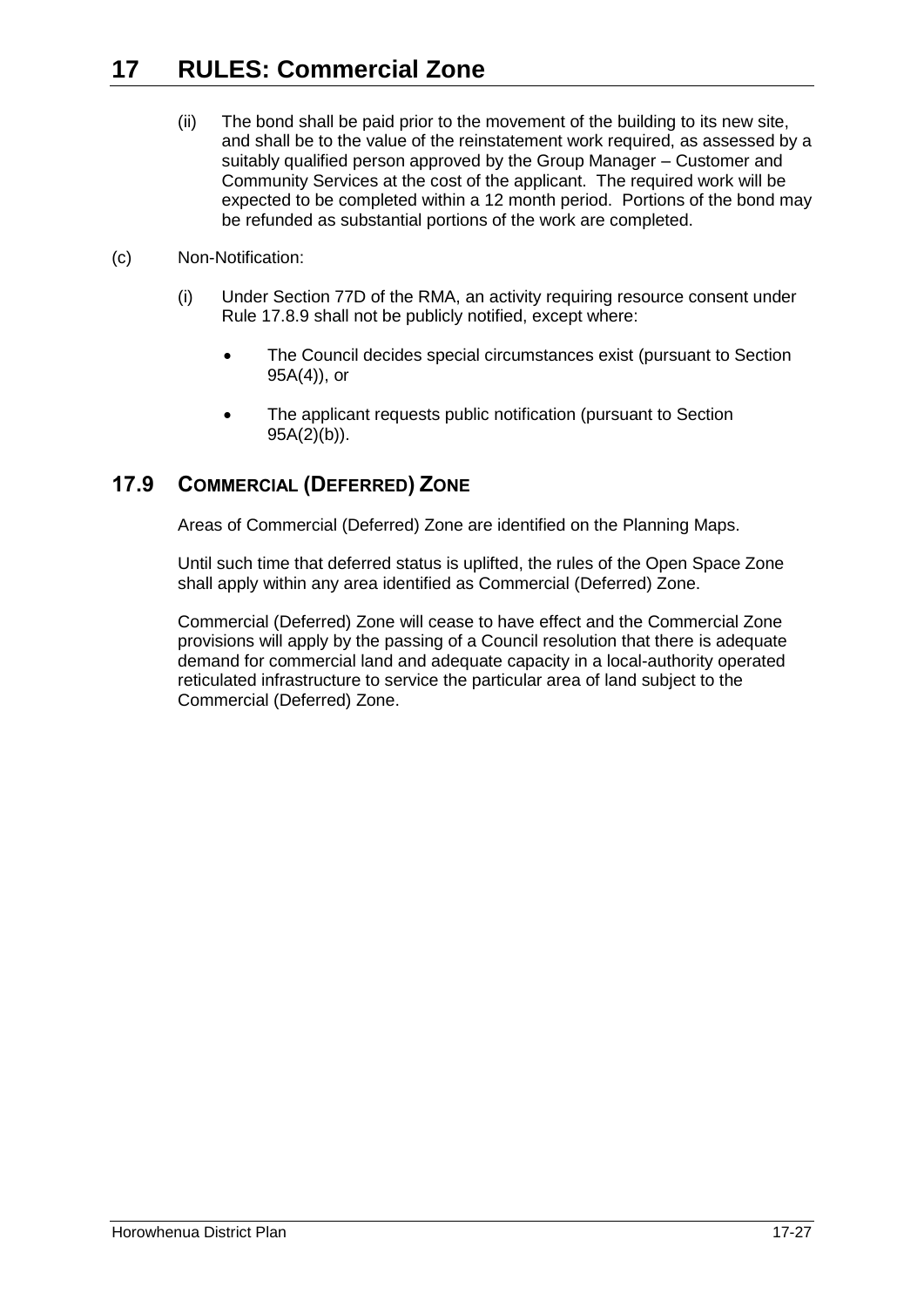# **Appendix 1: Commercial Zone - Noise Insulation Construction Schedule**

Under Rule [17.6.7,](#page-10-2) any habitable room in a building used by a noise sensitive activity shall achieve a minimum external sound insulation level. This schedule describes the minimum requirements necessary to achieve an external sound insulation level of  $DnT, w + Ctr > 30$  dB.

| <b>Building Element</b>                            | <b>Minimum Construction Requirement</b>                     |                                                                                                                                                                                                                                                                                        |
|----------------------------------------------------|-------------------------------------------------------------|----------------------------------------------------------------------------------------------------------------------------------------------------------------------------------------------------------------------------------------------------------------------------------------|
| <b>External Walls of</b><br><b>Habitable Rooms</b> | Stud Walls:<br>Exterior cladding:                           | 20 mm timber or 9mm compressed fibre cement<br>sheet over timber frame (100 mm x 50 mm). *                                                                                                                                                                                             |
|                                                    | Cavity infill:                                              | Fibrous acoustic blanket (batts or similar of a<br>minimum mass of 9 kg/m <sup>3</sup> ) required in cavity for all<br>exterior walls. Minimum 90 mm wall cavity.                                                                                                                      |
|                                                    | Interior lining:                                            | One layer of 12 mm gypsum plasterboard.<br>Where exterior walls have continuous cladding with<br>a mass of greater than 25 kg/m <sup>2</sup> (e.g. brick veneer<br>or minimum 25 mm stucco plaster), internal wall<br>linings need to be no thicker than 10 mm gypsum<br>plasterboard. |
|                                                    | Combined superficial<br>density:                            | Minimum not less than 25 kg/m <sup>2</sup> being the<br>combined mass of external and internal linings<br>excluding structural elements (e.g. window frames<br>or wall studs) with no less than 10 kg/m <sup>2</sup> on each<br>side of structural elements.                           |
|                                                    | Mass Walls:                                                 | 190 mm concrete block, strapped and lined<br>internally with 10 mm gypsum plaster board, or 150<br>mm concrete wall.                                                                                                                                                                   |
| Glazed Areas of<br><b>Habitable Rooms</b>          | Glazed areas up to<br>10% of floor area:                    | 6 mm glazing single float                                                                                                                                                                                                                                                              |
|                                                    | Glazed areas between<br>10% and 35% of floor<br>area:       | 6 mm laminated glazing                                                                                                                                                                                                                                                                 |
|                                                    | Glazed areas greater<br>than 35% of floor area:             | Require a specialist acoustic report to show<br>conformance with the insulation rule.                                                                                                                                                                                                  |
|                                                    | Frames to be aluminum window frames with compression seals. |                                                                                                                                                                                                                                                                                        |
| <b>Skillion Roof</b>                               | Cladding:                                                   | 0.5 mm profiled steel or 6 mm corrugated fibre<br>cement, or membrane over 15mm thick ply, or<br>concrete or clay tiles.                                                                                                                                                               |
|                                                    | Sarking:                                                    | 17mm plywood (no gaps).                                                                                                                                                                                                                                                                |
|                                                    | Frame:                                                      | Minimum 100 mm gap with fibrous acoustic blanket<br>(batts or similar of a mass of 9 kg/m <sup>3</sup> .                                                                                                                                                                               |
|                                                    | Ceiling:                                                    | Two layers of 10 mm gypsum plaster board (no<br>through ceiling lighting penetrations unless correctly<br>acoustically rated). Fibrous acoustic blanket (batts<br>or similar of a minimum mass of $9 \text{ kg/m}^3$ ).                                                                |
|                                                    | <b>Combined Superficial</b><br>density:                     | Combined mass of cladding and lining of not less<br>than 25 kg/m <sup>2</sup> with no less than 10 kg/m <sup>2</sup> on each<br>side of structural elements.                                                                                                                           |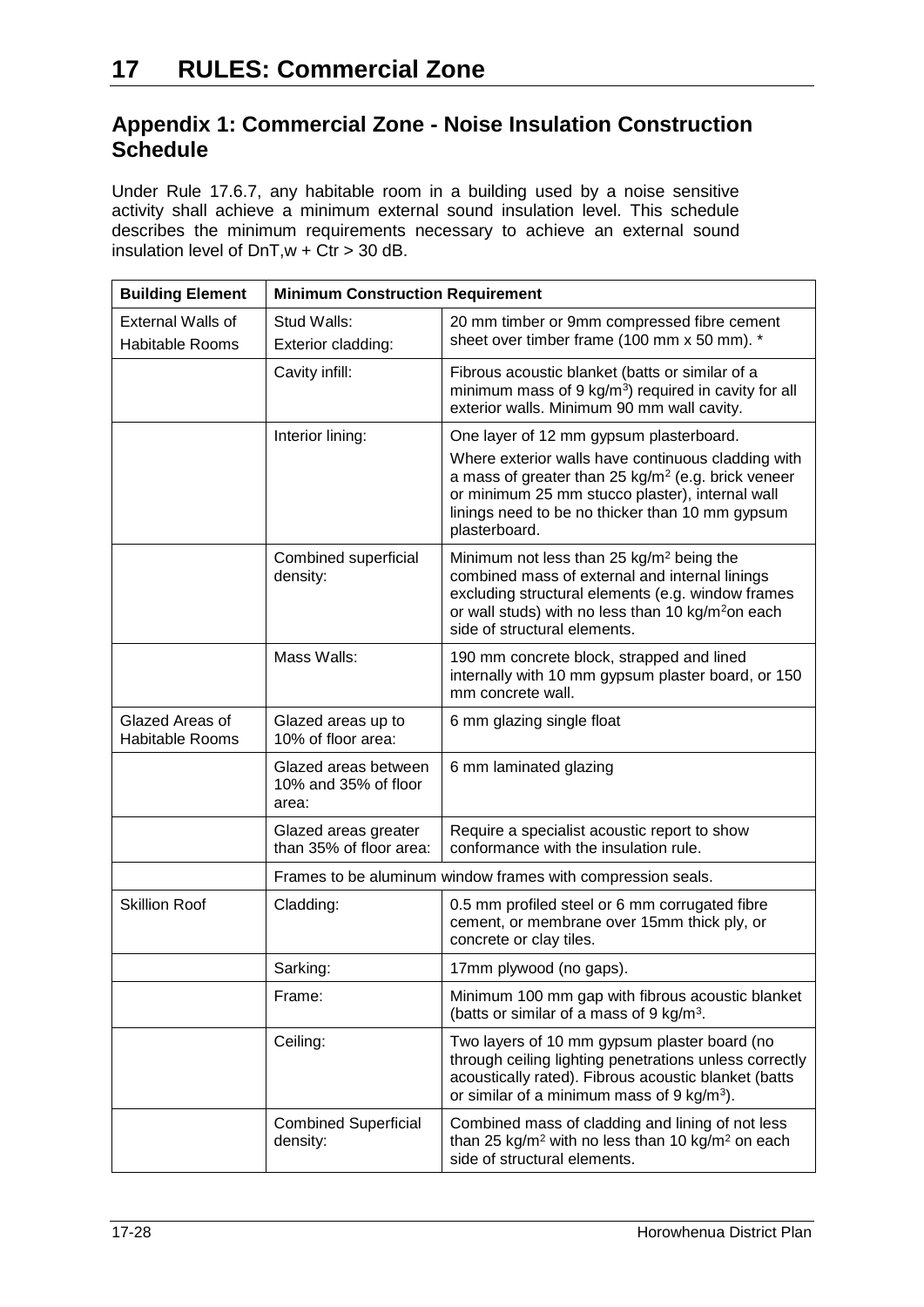| <b>Building Element</b>                                     | <b>Minimum Construction Requirement</b>                                                                              |                                                                                                                                                                                     |  |
|-------------------------------------------------------------|----------------------------------------------------------------------------------------------------------------------|-------------------------------------------------------------------------------------------------------------------------------------------------------------------------------------|--|
| Pitched Roof (all<br>roofs other than<br>skillion<br>roofs) | Cladding:                                                                                                            | 0.5 mm profiled steel or tiles, or membrane over<br>15mm thick ply.                                                                                                                 |  |
|                                                             | Frame:                                                                                                               | Timber truss with 100 mm fibrous acoustic blanket.<br>(batts or similar of a minimum mass of 9 kg/m <sup>3</sup> )<br>required for all ceilings.                                    |  |
|                                                             | Ceiling:                                                                                                             | 12 mm gypsum plaster board.                                                                                                                                                         |  |
|                                                             | <b>Combined Superficial</b><br>density:                                                                              | Combined mass with cladding and lining of not less<br>than 25 kg/m <sup>2</sup> .                                                                                                   |  |
| Floor areas open to<br>outside                              | Cladding:                                                                                                            | Under-floor areas of non-concrete slab type floors<br>exposed to external sound will require a cladding<br>layer lining the underside of floor joists of not less<br>than 12 mm ply |  |
|                                                             | Combined superficial<br>density:                                                                                     | Floors to attain a combined mass not less than<br>25kg/m <sup>2</sup> for the floor layer and any external<br>cladding (excluding floor joists or bearers).                         |  |
| <b>External Door to</b><br>Habitable Rooms                  | Solid core door (min 25 kg/m <sup>2</sup> ) with compression seals (where the door is<br>exposed to exterior noise). |                                                                                                                                                                                     |  |

#### Notes:

- The table refers to common specifications for timber size. Nominal specifications may in some cases be slightly less than the common specifications stated in the schedule for timber size.
- In determining the insulating performance of roof/ceiling arrangements, roof spaces are assumed to have no more than the casual ventilation typical of the jointing capping and guttering detail used in normal construction.
- To satisfy compliance with this Schedule a certificate from a suitably qualified person will be required confirming compliance.